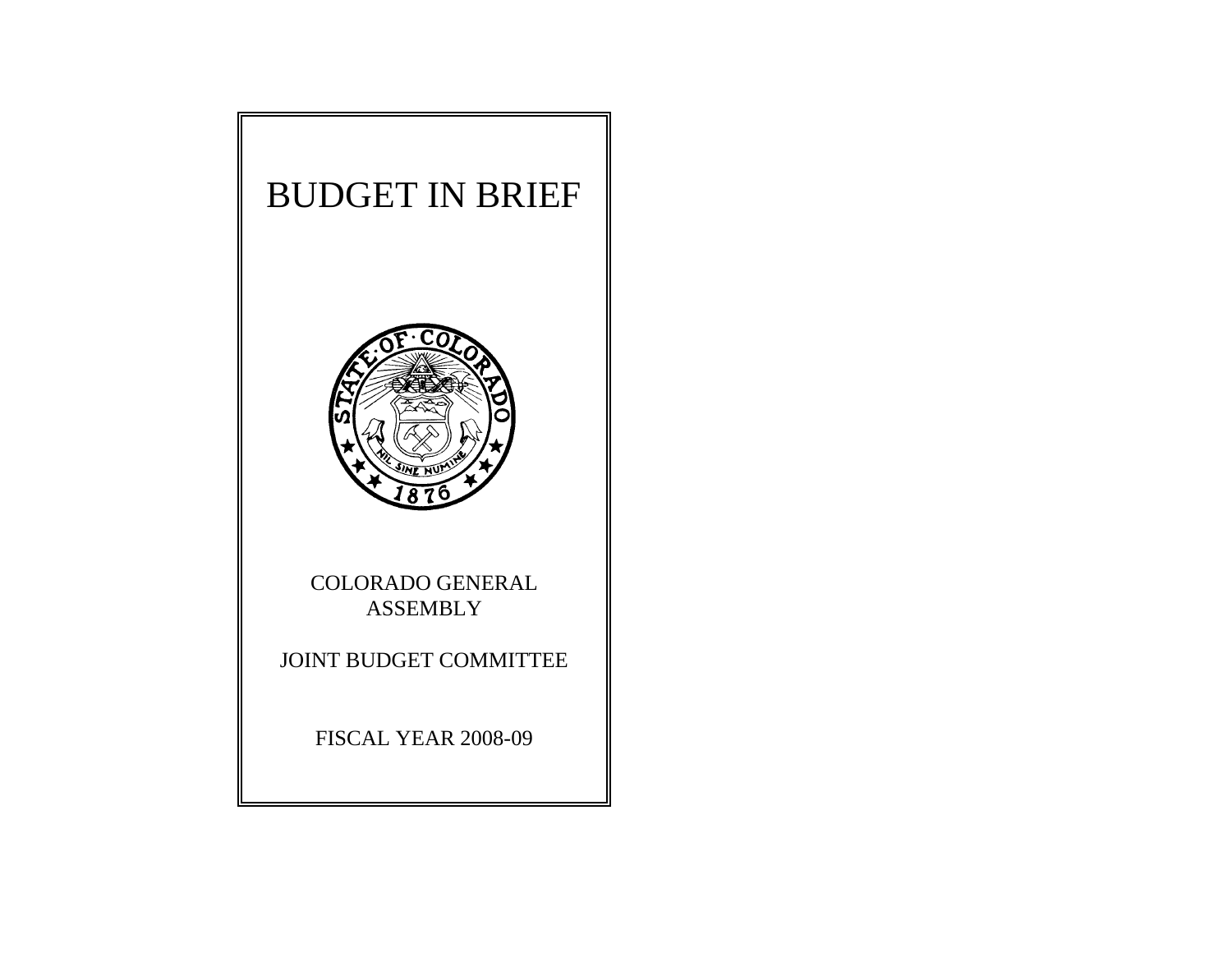#### **STATE OF COLORADOJOINT BUDGET COMMITTEE**

**REPRESENTATIVES:**

Bernie Buescher, Chairman Jack PommerAl White  $\mathbb{R}$  John Ziegler



**STAFF DIRECTOR**:

**SENATORS:** Maryanne "Moe" Keller, Vice-Chairman John MorseSteve Johnson

> 200 East 14th Avenue, 3rd Floor LEGISLATIVE SERVICES BUILDING Denver, CO 80203 Telephone 303-866-2061

We are pleased to present the annual Budget in Brief, which includes financial facts and other information about Colorado government agencies and programs. The purpose of this booklet is to answer some of the most frequently asked questions about the state budget. More detailed information regarding state funding decisions made during the 2008 legislative session is available in the Fiscal Year 2008-09 Appropriations Report.

We hope you find this Budget in Brief helpful. We would appreciate any feedback regarding the format, the information included, and suggestions for future editions.

Sincerely,

*SIGNED*

John A. Ziegler Staff Director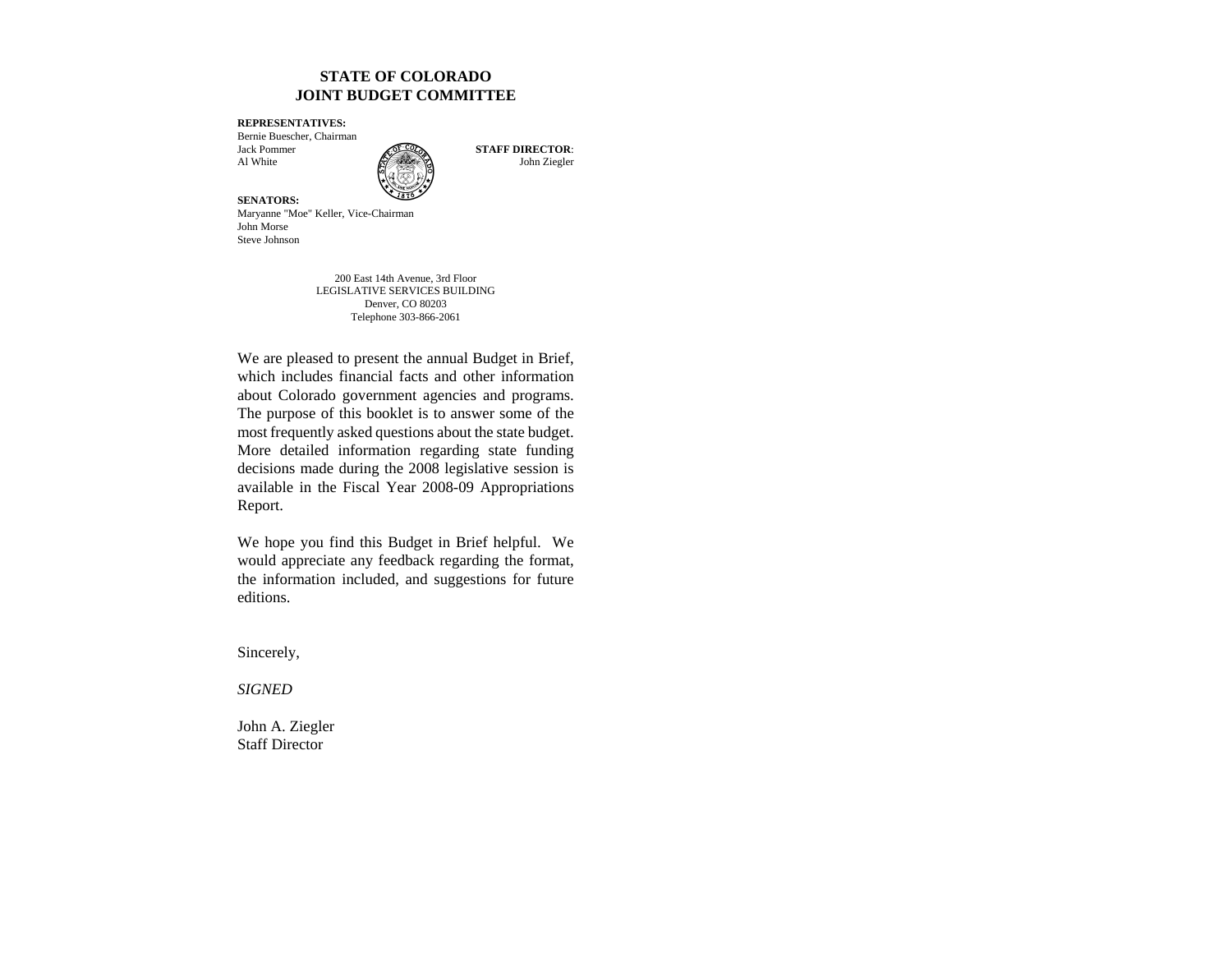#### **TABLE OF CONTENTS**

| <b>Introductory Information:</b> |    |
|----------------------------------|----|
| Glossary                         | 1  |
| <b>State Operating Budget</b>    | 4  |
| <b>General Fund Revenues</b>     | 6  |
| <b>Cash Fund Revenues</b>        | 7  |
| <b>State Employees</b>           | 8  |
| General Fund Appropriation Limit | 9  |
| <b>Summaries by Department:</b>  |    |
| Agriculture                      | 10 |
| Corrections                      | 11 |
| Education                        | 12 |
| Governor                         | 14 |
| Health Care Policy & Financing   | 15 |
| <b>Higher Education</b>          | 17 |
| <b>Human Services</b>            | 19 |
| <b>Judicial Branch</b>           | 21 |
| Labor & Employment               | 22 |
| Law                              | 23 |
| Legislative Branch               | 24 |
| <b>Local Affairs</b>             | 25 |
| Military & Veterans Affairs      | 26 |
| <b>Natural Resources</b>         | 27 |
| Personnel & Administration       | 28 |
| Public Health & Environment      | 29 |
| <b>Public Safety</b>             | 30 |
| <b>Regulatory Agencies</b>       | 31 |
| Revenue                          | 32 |
| State                            | 33 |
| Transportation                   | 34 |
| Treasury                         | 35 |
| Capital Construction             | 36 |

# **Department Contact Information:**

Legislative Liaisons 38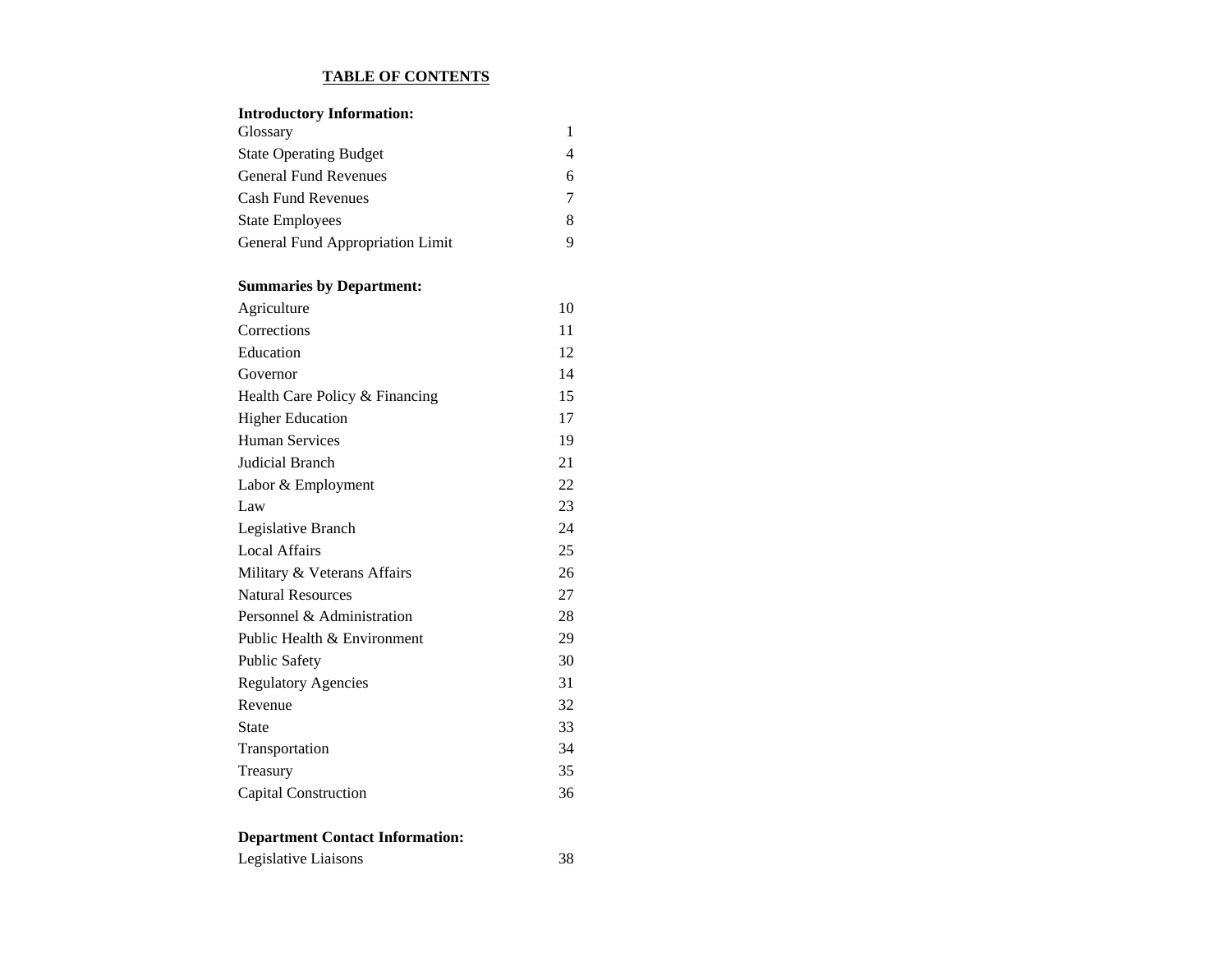#### **GLOSSARY**

**Capital Construction Fund:** Fund into which General Fund and Lottery Fund transfers for capital construction purposes are deposited. This fund is used to build, renovate, and repair state buildings, to purchase major equipment, and to acquire land. Appropriations from this fund are exempt from the provisions of Article X, Section 20 of the Colorado Constitution, also known as the Taxpayers Bill of Rights (TABOR), because they authorize expenditures from a reserve.

**Cash Funds:** Separate funds set up to receive earmarked revenues, such as fees and fines. These funds typically pay for the programs for which the revenues are collected. Examples are the Wildlife Cash Fund and the Disabled Telephone Users Fund.

**Federal Funds:** Funds received from the federalgovernment. Some federal funds are grants for limited purposes. Other federal funds support ongoing statefederal programs and may require state matching funds. Examples of programs requiring a state match are Medicaid and highway construction. Federal funds are exempt from the provisions of TABOR.

**FTE:** Full-time equivalent (one position filled all year).

**General Fund:** Fund into which general tax revenues, such as state sales and income taxes, are deposited. The General Fund is used to pay, in whole or in part, for state programs that benefit a majority of state citizens, such as education and corrections.

**General Fund Exempt:** TABOR places restrictions on the amount of total General Fund and cash funds thatcan be collected, and consequently spent, by the State. Certain General Fund revenues are exempt from these provisions. There are currently two sources of General Fund Exempt revenues. First, tobacco tax revenues received pursuant to Article X, Section 21 of the Colorado Constitution and deposited into the General Fund are counted as General Fund Exempt. Second, in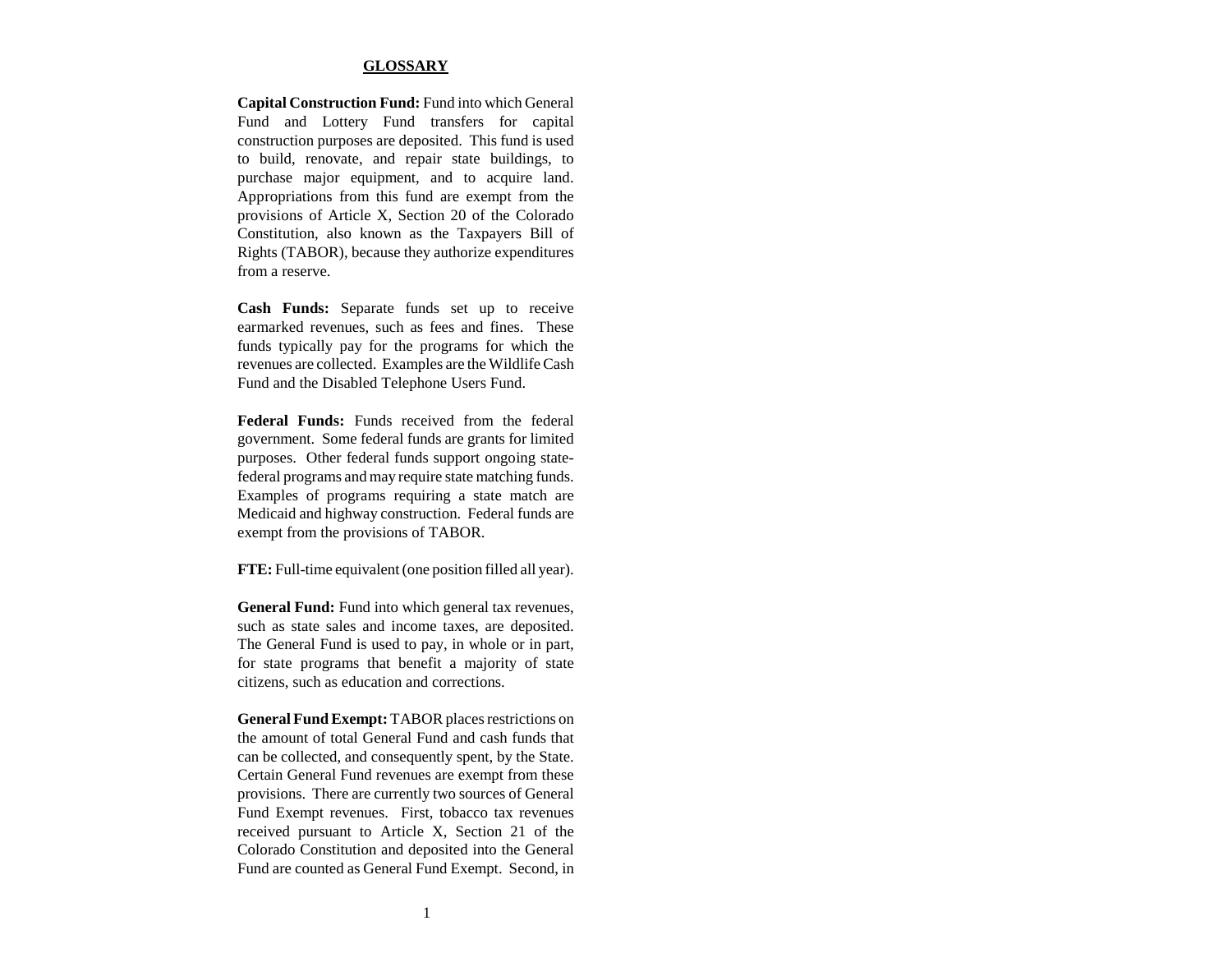November 2005, voters approved Referendum C, which authorizes the State to retain and spend money in excess of the TABOR limitations for five years. These moneys must be deposited in the General Fund Exempt Account and be appropriated for health care, education, retirement plans for firefighters and police officers, and strategic transportation projects.

**General Fund Exempt from the Six Percent Limit:** Section 24-75-201.1, C.R.S., restricts the annual increase in state General Fund appropriations to the lesser of five percent of state personal income or six percent over the total General Fund appropriations of the previous fiscal year. There are three specified exemptions to the six percent, or "Arveschoug/Bird", limit: appropriations due to federal law requiring a new program or service or increase in the level of service for an existing program; those due to a state or federal court order requiring a new program or service or increase in the level of service for an existing program; and those funded from an increase in taxes or fees approved by voters. For more information, see Appendix H of the FY 2008-09 Appropriations Report.

**Long Bill:** Colorado's annual general appropriations act.

**Reappropriated Funds:** Reappropriated funds is a new classification of fund source that was adopted beginning in FY 2008-09. Reappropriated funds are any amounts that are appropriated a second or more times subsequent to an initial appropriation in the same fiscal year. For example, funding may be initially appropriated to a department as General Fund, cash funds, or federal funds, then transferred to another department for the payment of services. In the recipient agency's Long Bill appropriation, this transfer would be shown as reappropriated funds.

**Referendum C:** Colorado voters adopted a measure popularly known as Referendum C in the general election in 2005. This measure allows the State toretain all General Fund revenues in excess of the limits imposed by TABOR (Article X, Section 20 of the state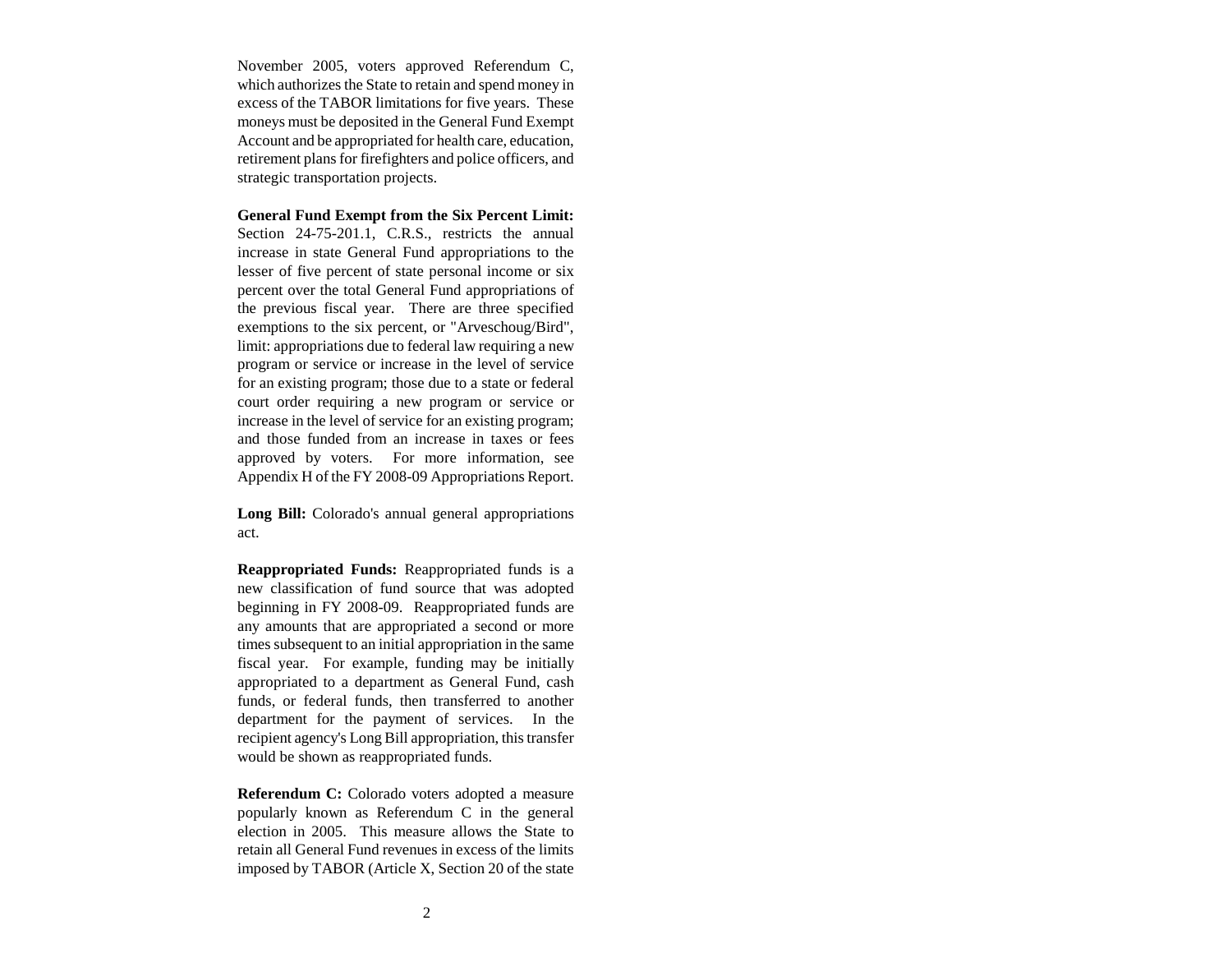constitution) between July 1, 2005 and July 1, 2010. Revenues retained under this provision are classified as General Fund Exempt. Referendum C effectively suspends the revenue retention provisions of TABOR as applied to the state government for five years. General Fund Exempt moneys are required to be appropriated or transferred by the General Assembly for the following purposes only: (a) health care; (b) education, including capital construction projects related thereto; (c) retirement plans for firefighters and police officers, if the General Assembly determines such funding is needed; and (d) strategic transportation projects.

**Taxpayer's Bill of Rights (TABOR):** Colorado voters adopted a citizen-initiated amendment to the Colorado Constitution known as the Taxpayer's Bill of Rights (TABOR, Article X, Section 20) in 1992. The amendment restricts state and local governments' ability to increase revenues without voter approval, and thereby generally serves to limit spending by those governments. Under TABOR, a vote of the people is required for any state or local government to (a) increase tax rates, (b) increase retained revenues by more than the sum of inflation and the percentage population growth, (c) incur multi-year debt, or (d) weaken other limits on revenue. The amendment requires that collected revenue in excess of the inflation plus population growth limit be refunded to the voters in the following fiscal year. In November 2005 voters passed Referendum C, which temporarily suspends the TABOR limits on retained revenue for the state government.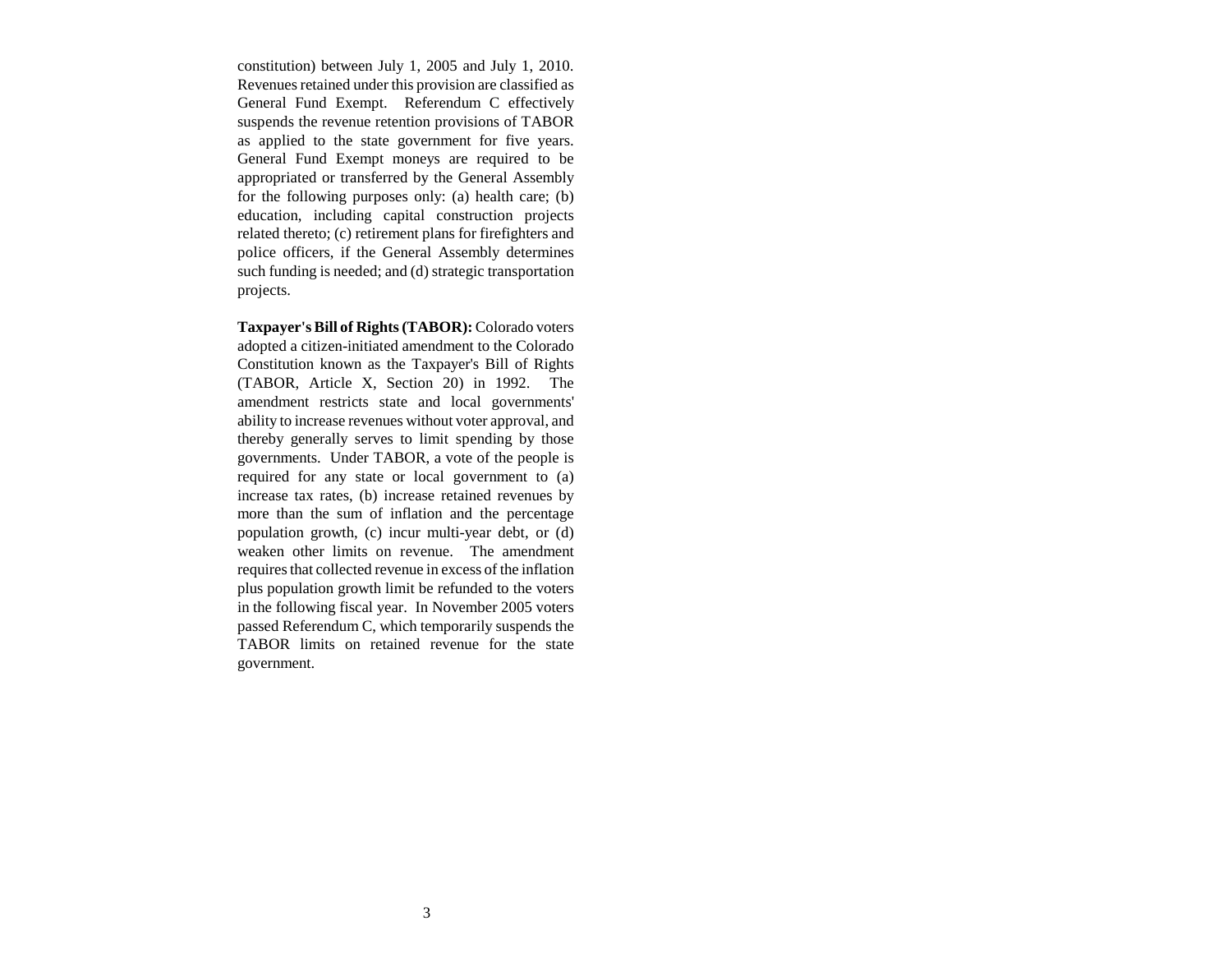## **STATE OPERATING BUDGET FY 2008-09**



General Fund = \$7.68 billion



\*Includes the Governor's Office, the Legislature, and the Department of Personnel.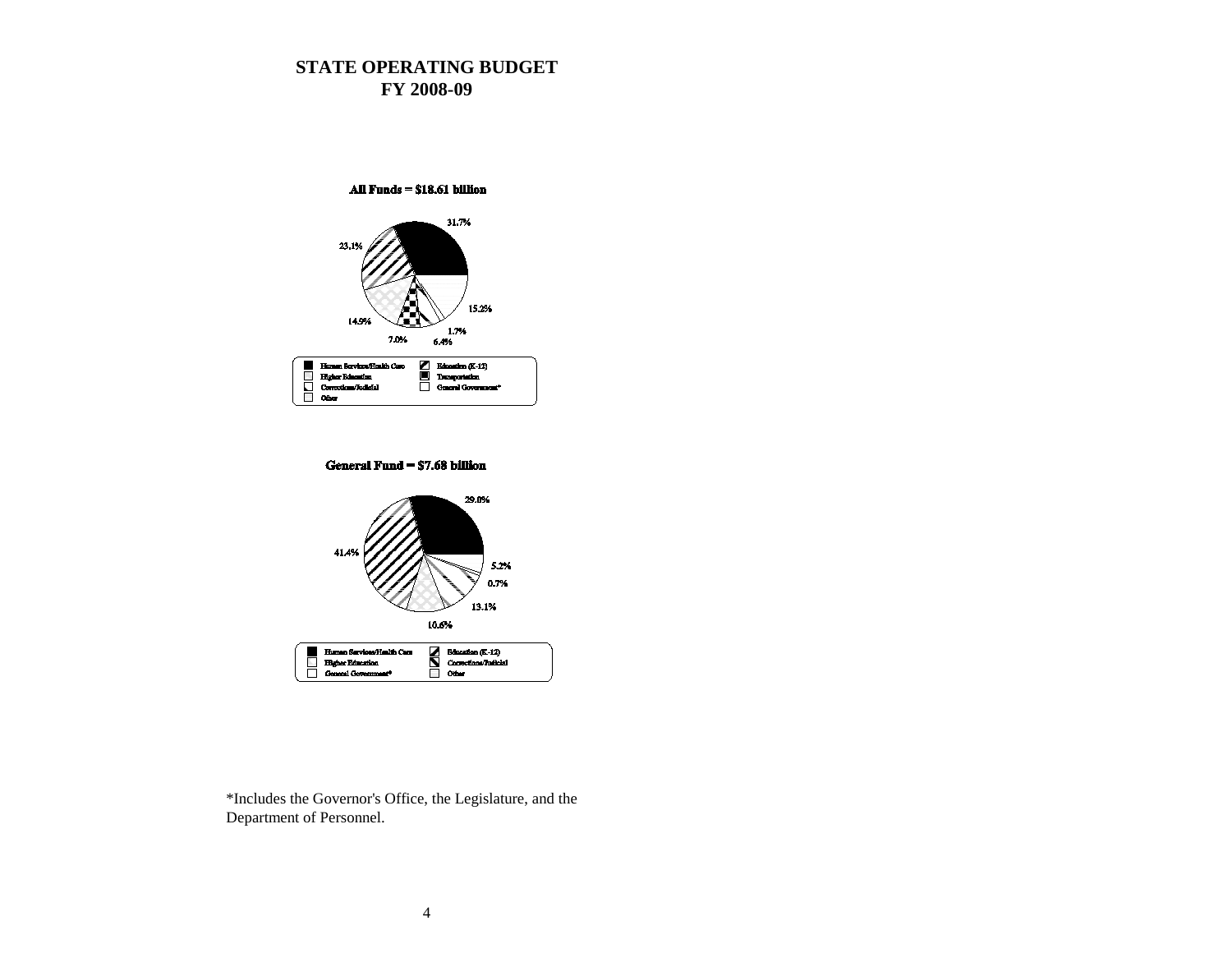## **State Operating Budget - FY 2008-09 (\$ in millions)**

|                             | <b>Total</b>      | $%$ of       |
|-----------------------------|-------------------|--------------|
| <b>Funding Source</b>       | Approp.           | <b>Total</b> |
| General Fund                | \$7,675.9         | 41.3%        |
| Cash Funds                  | 5,231.9           | 28.1%        |
| <b>Reappropriated Funds</b> | 1,587.9           | 8.5%         |
| <b>Federal Funds</b>        | $4,109.5$ 22.1%   |              |
| <b>TOTAL</b>                | \$18,605.2 100.0% |              |
|                             |                   |              |
|                             | Total             | $%$ of       |
| Program                     | <u>Approp.</u>    | <b>Total</b> |
| Human Services/Health Care  | \$5,898.9         | 31.7%        |
| Education (K-12)            | 4,295.5 23.1%     |              |
| <b>Higher Education</b>     | 2,773.8           | 14.9%        |
| Transportation              | 1,301.8 7.0%      |              |
| Corrections & Judicial      | 1,193.2 6.4%      |              |
| General Government*         | 319.6             | 1.7%         |
| Other                       | 2,822.4           | 15.2%        |
| <b>TOTAL</b>                | \$18,605.2 100.0% |              |
|                             |                   |              |
|                             | General           | $%$ of       |
| Program                     | Fund              | <b>Total</b> |
| Education $(K-12)$          | \$3,175.4         | 41.4%        |
| Human Services/Health Care  | 2,223.3           | 29.0%        |

Corrections & Judicial 1,004.5 13.1% Higher Education 812.9 10.6%

TOTAL \$7,675.9 100.0%

\*Includes the Governor's Office, the Legislature, and

57.3 0.7%

<u>5.2%</u>

General Government\*

the Department of Personnel.

Other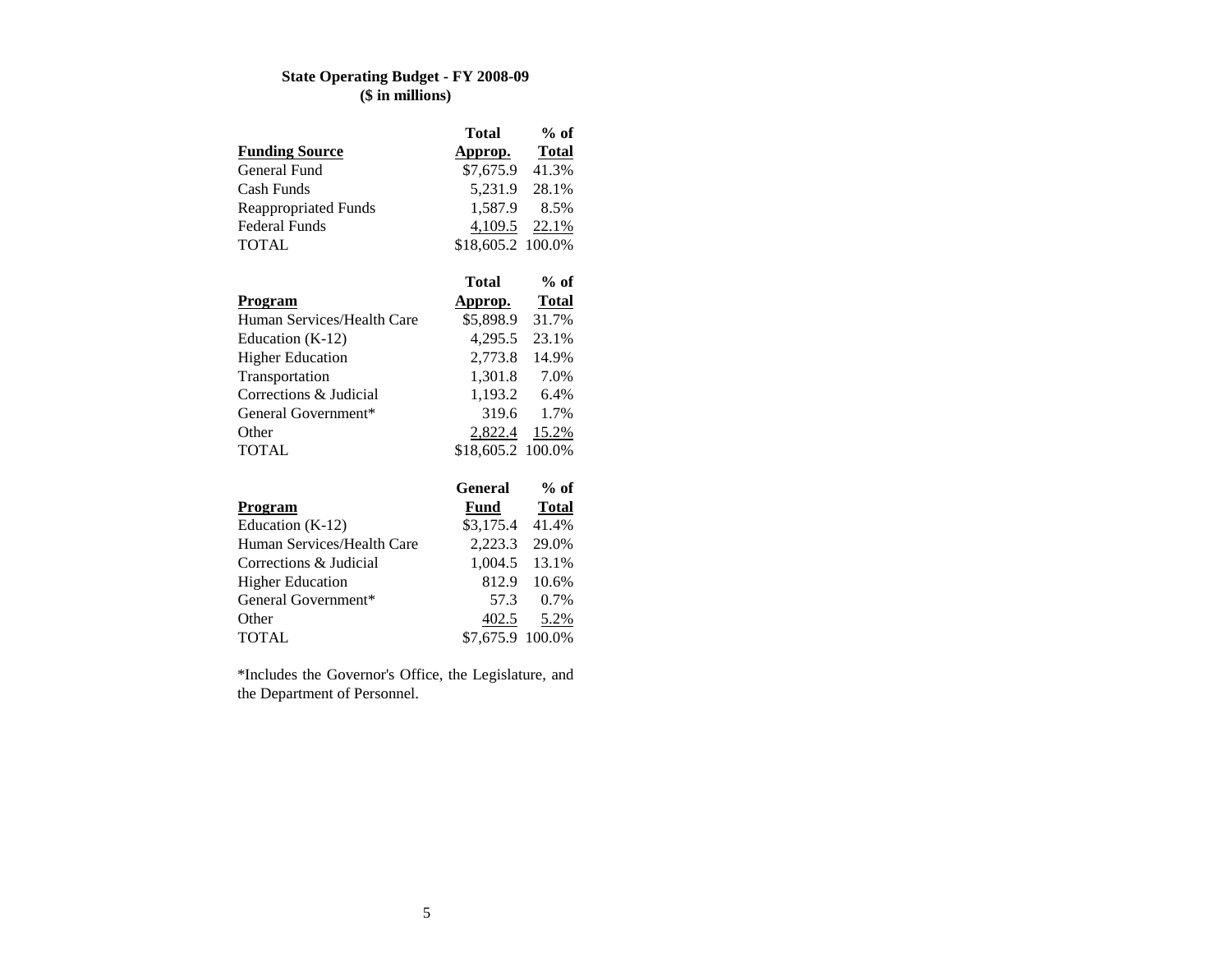#### **State General Fund Revenues - FY 2008-09 Estimate\* (\$ in millions)**

|                             |           | $%$ of       |
|-----------------------------|-----------|--------------|
| <b>General Fund Sources</b> | Amount    | <b>Total</b> |
| <b>EXCISE TAXES:</b>        |           |              |
| <b>Sales</b>                | \$2,218.7 | 27.7%        |
| Use                         | 197.7     | 2.5%         |
| Cigarette                   | 45.4      | 0.6%         |
| Liquor                      | 35.1      | 0.4%         |
| <b>Tobacco Products</b>     | 13.1      | 0.2%         |
| <b>TOTAL EXCISE TAXES</b>   | \$2,510.0 | 31.3%        |
| <b>INCOME TAXES:</b>        |           |              |
| Net Individual Income Tax   | \$5,167.1 | 64.5%        |
| Net Corporate Income Tax    | 504.9     | 6.3%         |
| <b>Less Amount to State</b> |           |              |
| <b>Education Fund</b>       | (431.5)   | (5.4)%       |
| <b>TOTAL INCOME TAXES</b>   | \$5,240.5 | 65.4%        |
| <b>OTHER SOURCES:</b>       |           |              |
| Insurance                   | \$196.2   | 2.4%         |
| <b>Investment Income</b>    | 25.0      | 0.3%         |
| <b>Court Receipts</b>       | 17.8      | 0.2%         |
| Pari-Mutuel                 | 2.5       | 0.0%         |
| Other                       | 20.2      | 0.3%         |
| <b>TOTAL OTHER SOURCES</b>  | \$261.7   | 3.3%         |
| <b>GROSS GENERAL FUND**</b> | \$8,012.2 | 100.0%       |

\* Source: Colorado Legislative Council Staff's March 2008 Economic and Revenue Forecast. This forecast was used as the basis for the FY 2008-09 budget.

\*\* Totals may not sum due to rounding.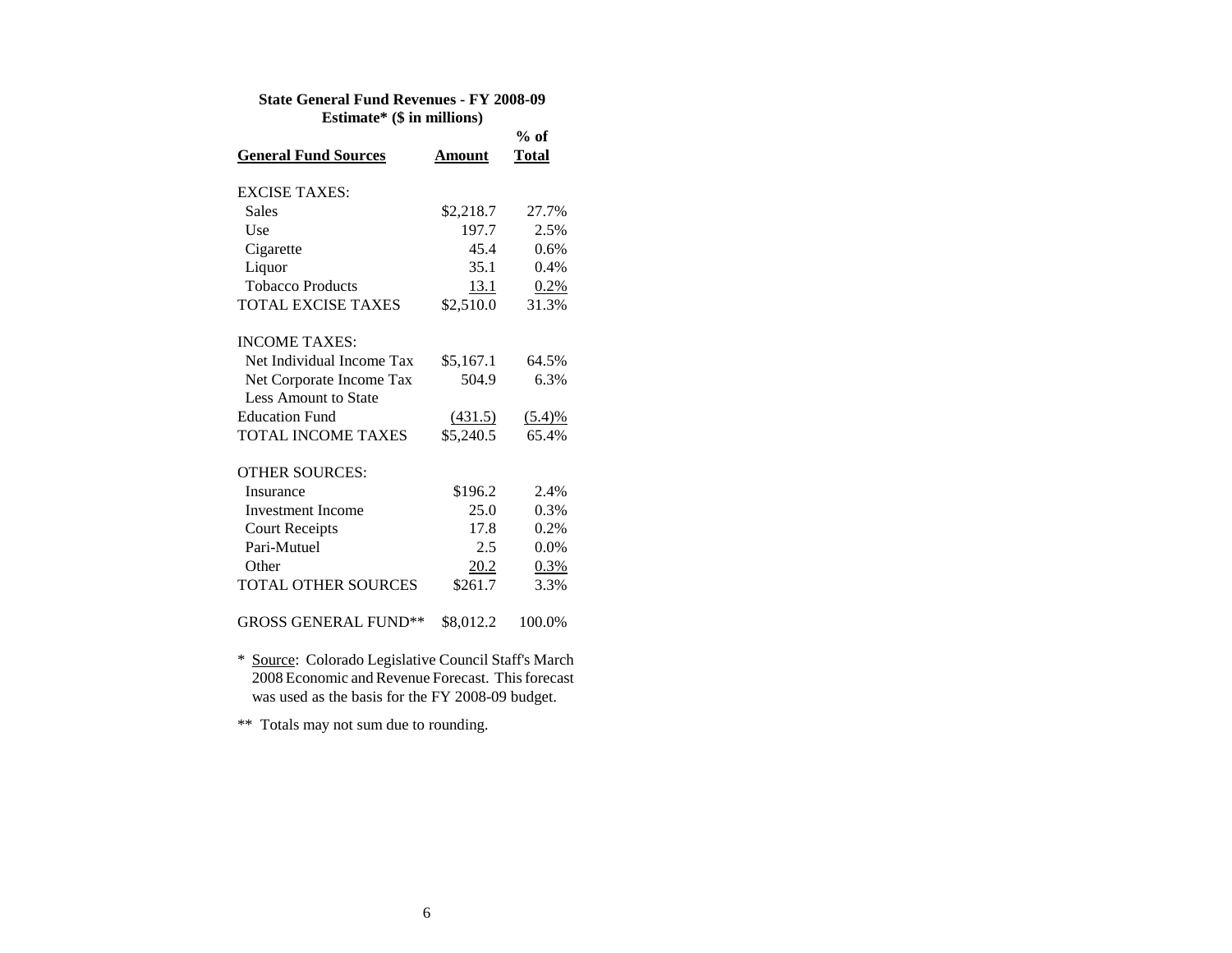#### **State Cash Fund Revenues - FY 2008-09 Estimate\* (\$ in millions)**

|                            |         | $%$ of       |
|----------------------------|---------|--------------|
| <b>Cash Fund Sources</b>   | Amount  | <b>Total</b> |
| Transportation-Related **  | \$878.4 | 38.4%        |
| Unemployment Insurance     |         |              |
| Trust Fund                 | 465.1   | 20.3%        |
| Severance Tax              | 245.4   | 10.7%        |
| Limited Gaming Fund        | 121.7   | 5.3%         |
| Insurance-Related          | 61.1    | 2.7%         |
| <b>Regulatory Agencies</b> | 57.6    | 2.5%         |
| All Other                  | 457.3   | 20.0%        |
|                            |         |              |

#### TOTAL CASH FUND

| REVENUES*** | \$2,286.6 | 100.0% |
|-------------|-----------|--------|
|             |           |        |

- \* Source: Colorado Legislative Council Staff's March 2008 Economic and Revenue Forecast.
- \*\* Transportation-Related Revenues include Highway Users Tax Fund (HUTF) revenues and other miscellaneous revenues.

\*\*\* Totals may not sum due to rounding.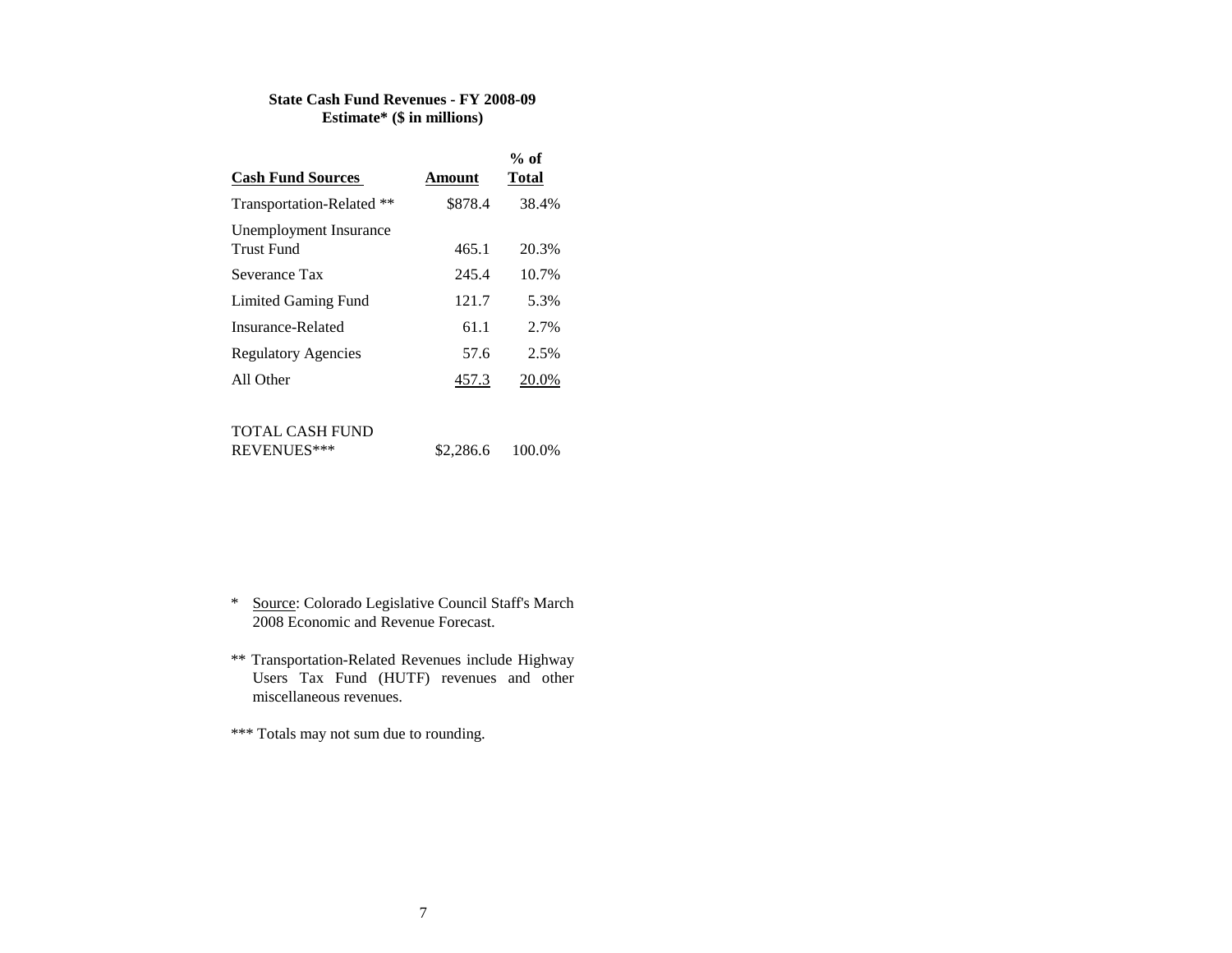### **Distribution of Colorado State Employees as Appropriated by the General Assembly FY 2008-09**

| <b>Department</b>           | Number of<br>$FTE*$ | $%$ of<br><b>Total</b> |
|-----------------------------|---------------------|------------------------|
| <b>Higher Education</b>     | 19,803.3            | 38.9%                  |
| Corrections                 | 6,575.9             | 12.9%                  |
| <b>Human Services</b>       | 5,534.6             | 10.9%                  |
| Judicial                    | 4,082.9             | 8.0%                   |
| Transportation              | 3,350.5             | 6.6%                   |
| <b>Natural Resources</b>    | 1,549.8             | 3.0%                   |
| Revenue                     | 1,495.4             | 2.9%                   |
| <b>Military Affairs</b>     | 1,386.9             | 2.7%                   |
| <b>Public Safety</b>        | 1,357.2             | 2.7%                   |
| Public Health & Environment | 1,225.1             | 2.4%                   |
| Labor & Employment          | 1,118.0             | 2.2%                   |
| Other                       | <u>3,461.2</u>      | $6.8\%$                |
| <b>TOTAL FTE</b>            | 50,940.8            | 100.0%                 |

\* FTE - Full-time equivalent of one position continuously filled for an entire year.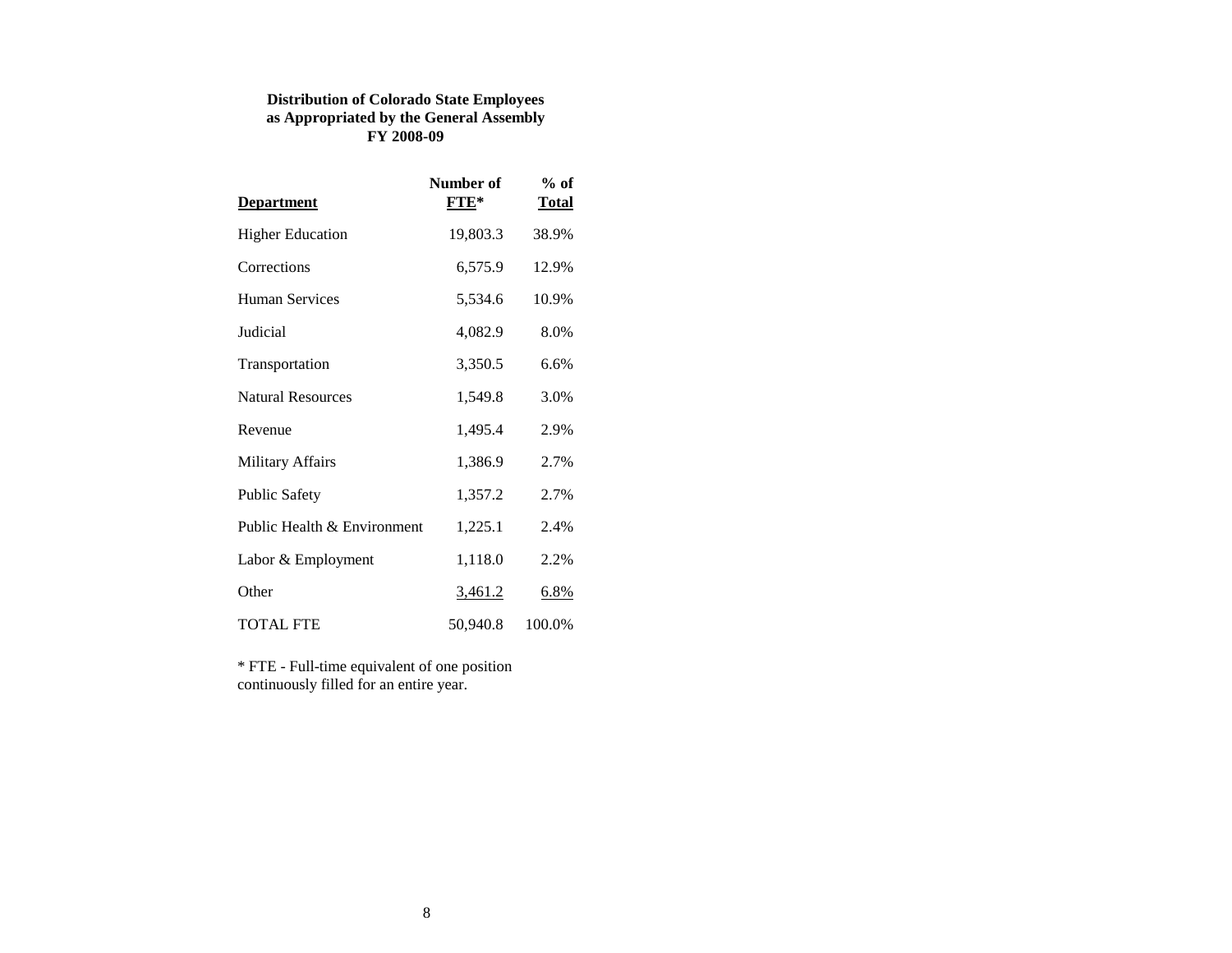### **State General Fund Appropriation Limit**

## Section 24-75-201.1, C.R.S. Limit on General Fund Appropriation (6% Limit): (\$ in millions)

| FY 2007-08 General Fund            |           |
|------------------------------------|-----------|
| <b>Appropriations Base</b>         | \$7,093.9 |
| Allowable Growth of 6%             | x 1.06    |
| Limit on FY 2008-09 Appropriations | \$7,519.5 |
|                                    |           |
| FY 2008-09 General Fund            |           |
| Appropriations                     | \$7,676.2 |
| <b>Less Exempt Appropriations</b>  | (157.0)   |
| FY 2008-09 Appropriations          |           |
| Subject to Limit                   | \$7,519.2 |
|                                    |           |
| Over/(Under) General Fund Limit    |           |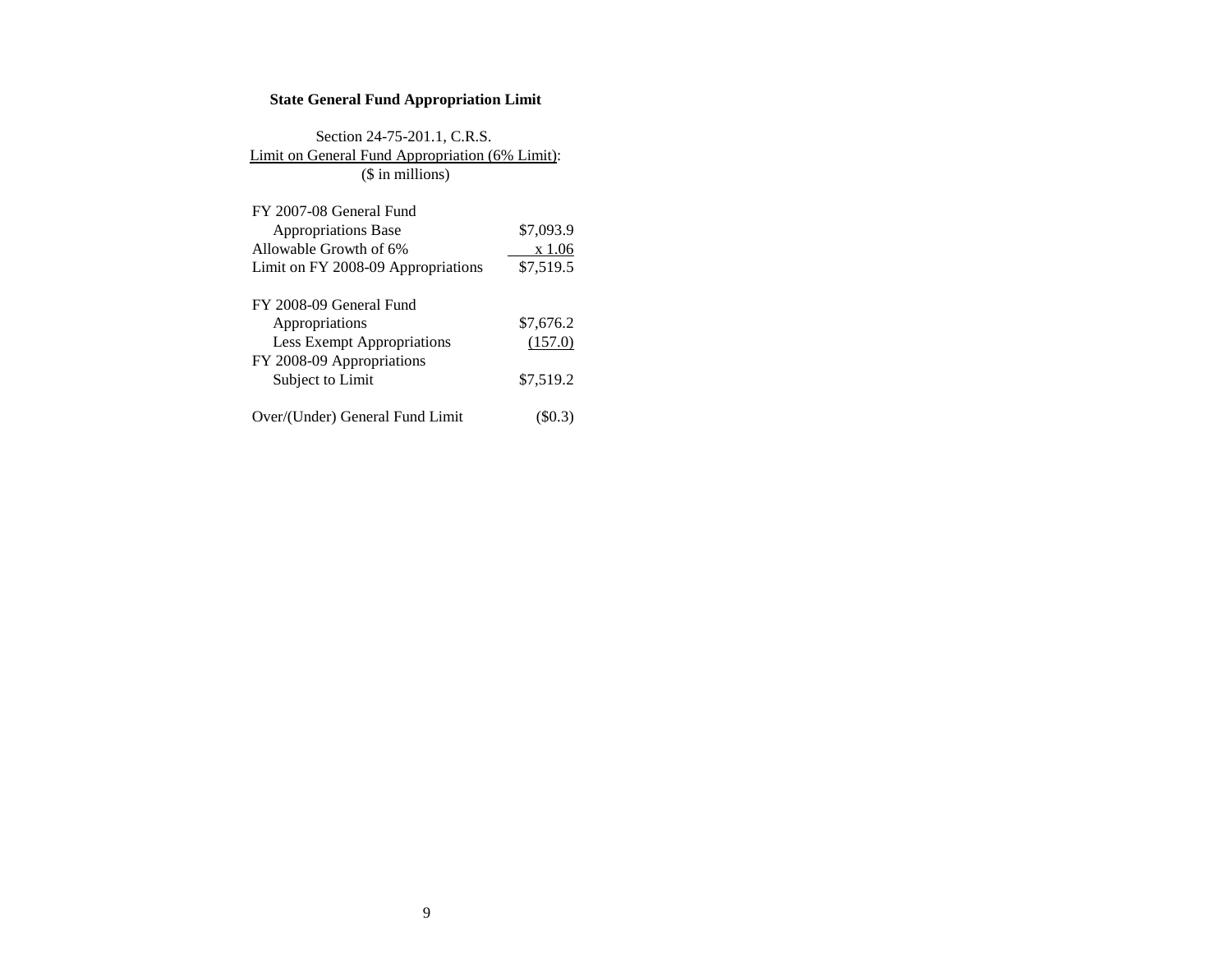#### **DEPARTMENT OF AGRICULTURE**

**John Stulp, Commissioner** Phone: 303-239-4100

### **FY 2008-09 Appropriation**

| <b>Total Funds</b>                       | \$39,258,254 |
|------------------------------------------|--------------|
| General Fund                             | 7,695,912    |
| Cash Funds                               | 26,655,992   |
| <b>Reappropriated Funds</b>              | 914,335      |
| Federal Funds                            | 3,992,015    |
| Percent of State Operating Appropriation | 0.2%         |
| Percent of State General Fund            | 0.1%         |
| <b>FTE</b>                               | 291.9        |

# **Appropriations Breakdown**

|                                       | General | Total  |
|---------------------------------------|---------|--------|
| Division                              | Fund    | Funds  |
| <b>Commissioner's Office</b>          | 31.5%   | 22.5%  |
| <b>Agricultural Services Division</b> | 49.4%   | 31.4%  |
| <b>Agricultural Markets Division</b>  | 5.5%    | 2.8%   |
| <b>Brand Board</b>                    | $0.0\%$ | 10.0%  |
| Special Purpose                       | $0.0\%$ | 5.3%   |
| Colorado State Fair                   | $0.0\%$ | 22.9%  |
| <b>Conservation Board</b>             | 13.6%   | 5.1%   |
| Total                                 | 100.0%  | 100.0% |

| Number of farms                   | 31,000          |
|-----------------------------------|-----------------|
| Acres of farm land                | 30,700,000      |
| Average acres per farm            | 990             |
| #1 agricultural commodity         | Cattle & Calves |
| Cattle & calves inventory         | 2,750,000       |
| 2007 State Fair attendance        | 485,038         |
| Increase in State Fair attendance |                 |
| from 2006 to 2007                 | 7.3%            |
| Potato harvested acres            | 61.900          |
| Value of potato production        | \$181,752,000   |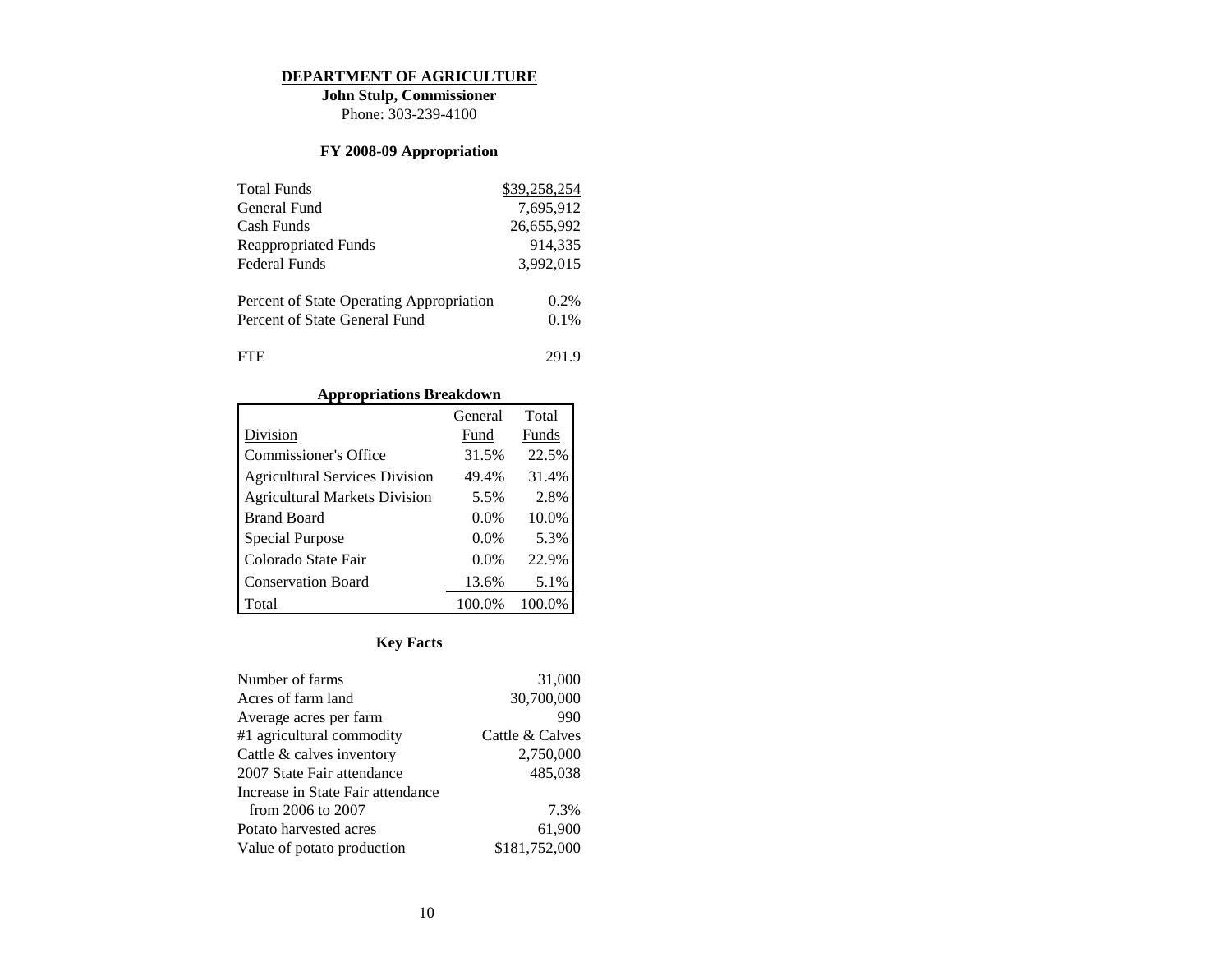#### **DEPARTMENT OF CORRECTIONS**

**Aristedes Zavaras, Executive Director**

Phone: 719-579-9580

### **FY 2008-09 Appropriation**

| <b>Total Funds</b>                       | \$761,566,800 |
|------------------------------------------|---------------|
| General Fund                             | 676,820,771   |
| Cash Funds                               | 39,120,906    |
| Reappropriated Funds                     | 42,403,526    |
| Federal Funds                            | 3,221,597     |
| Percent of State Operating Appropriation | 4.1%          |
| Percent of State General Fund            | 8.8%          |
| FIE                                      | 6.575.9       |

### **Appropriations Breakdown**

|                           | General | Total  |
|---------------------------|---------|--------|
| Division                  | Fund    | Funds  |
| Management*               | 30.0%   | 27.4%  |
| Institutions              | 55.1%   | 49.2%  |
| <b>Support Services</b>   | 4.0%    | 3.7%   |
| <b>Inmate Programs</b>    | 5.0%    | 5.4%   |
| <b>Community Services</b> | 5.7%    | 5.1%   |
| Parole Board              | $0.2\%$ | 0.2%   |
| Correctional Industries   | $0.0\%$ | 7.0%   |
| <b>Canteen Operation</b>  | $0.0\%$ | 1.9%   |
| $Total**$                 | 100.0%  | 100.0% |

\* Includes funds to reimburse county jails and private prisons for housing state inmates.

\*\* Totals may not sum due to rounding.

| Year-end inmate population (estimated)    | 24.327 |
|-------------------------------------------|--------|
| Funded daily population – private prisons | 5.573  |
| Funded daily population $-$ jail backlog  | 432    |
| Year-end parole population (estimated)    | 9.765  |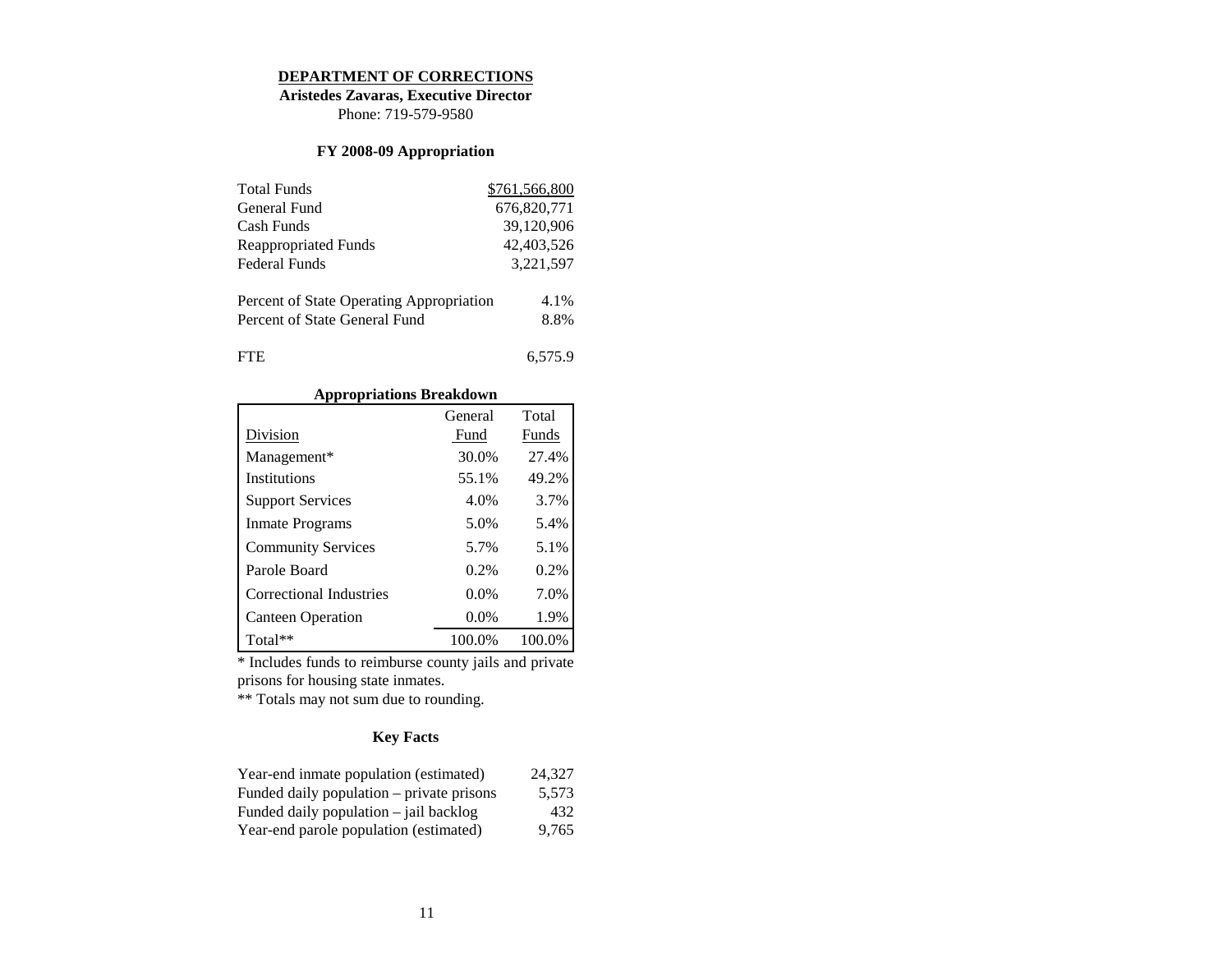#### **DEPARTMENT OF EDUCATION**

**Dwight D. Jones, Commissioner of Education** General Information: 303-866-6600 Educator Licensing: 303-866-6628 Colorado State Library: 303-866-6900

# **FY 2008-09 Appropriation**

| <b>Total Funds</b>                       | \$4,295,454,896 |
|------------------------------------------|-----------------|
| General Fund                             | 3,175,366,143   |
| Cash Funds                               | 606,969,031     |
| Reappropriated Funds                     | 15,466,543      |
| Federal Funds                            | 497, 653, 179   |
| Percent of State Operating Appropriation | 23.1%           |
| Percent of State General Fund            | 41.4%           |
| <b>FTE</b>                               | 536.3           |

# **Appropriations Breakdown**

|                               | General | Total   |
|-------------------------------|---------|---------|
| Section                       | Fund    | Funds   |
| Management and                |         |         |
| Administration                | $0.8\%$ | 1.0%    |
| Assistance to Public Schools: |         |         |
| Public School Finance         | 93.2%   | 79.0%   |
| Categorical Programs          | 5.5%    | 8.9%    |
| Grants / Other Distributions  | $0.2\%$ | 10.6%   |
| Library Programs              | $0.1\%$ | $0.2\%$ |
| School for the Deaf and the   |         |         |
| <b>Blind</b>                  | 0.3%    | 0.3%    |
| Total*                        | 100.0%  | 100.0%  |

\* Totals may not sum due to rounding.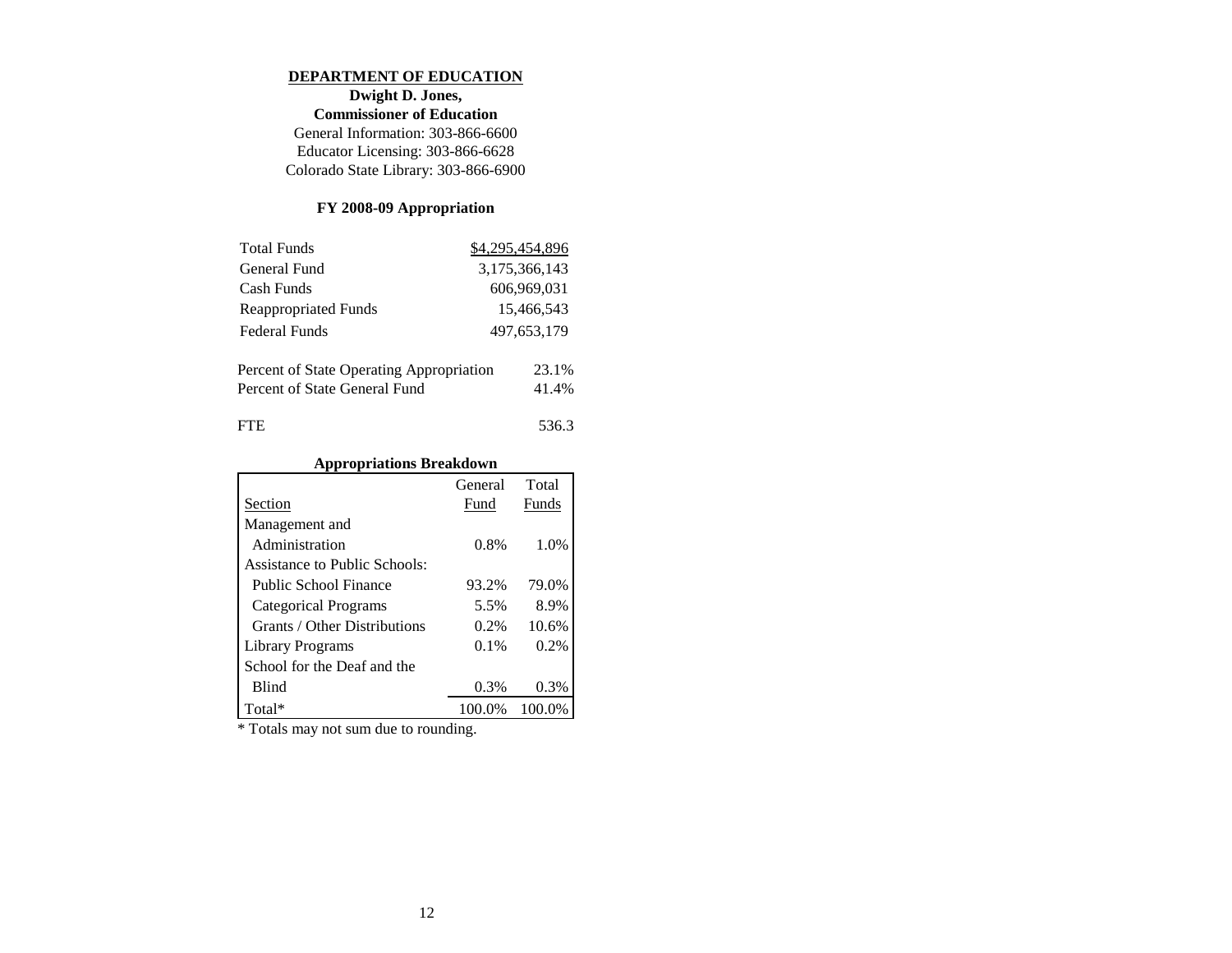| Est. number of funded pupils (FTE)<br>Annual percent change                   | 776,017<br>2.0% |
|-------------------------------------------------------------------------------|-----------------|
| Colorado Preschool Program - number<br>of children funded (1/2 day per child; |                 |
| 10,080 FTE included in above number)                                          | 20,160          |
| Statewide base per pupil funding                                              | \$5,270         |
| Annual percent change                                                         | 3.6%            |
| Est. statewide average per pupil funding                                      | \$6,904         |
| Annual percent change                                                         | 3.7%            |
| Total State and local funds allocated                                         |                 |
| for school districts' total program<br>funding                                | \$5,358,000,877 |
| Annual percent change - total funds                                           | 5.7%            |
| Annual percent change - State funds                                           | 7.6%            |
| State's share of total program funding                                        | 63.3%           |
| Local share of total program funding                                          | 36.7%           |
| <b>Categorical Programs</b>                                                   |                 |
| Appropriations -total funds                                                   | \$383,987,882   |
| Appropriations - State funds                                                  | \$219,441,000   |
| Annual change in State funding                                                | 4.3%            |
| <b>State Charter School Institute (SCSI)</b>                                  |                 |
| Est. number of SCSI charter schools                                           | 15              |
| Est. funded pupil count                                                       | 5,470           |
| School for the Deaf and the Blind                                             |                 |
| Est. on-campus enrollment                                                     | 215             |
| Est. number of infants/toddlers served                                        | 347             |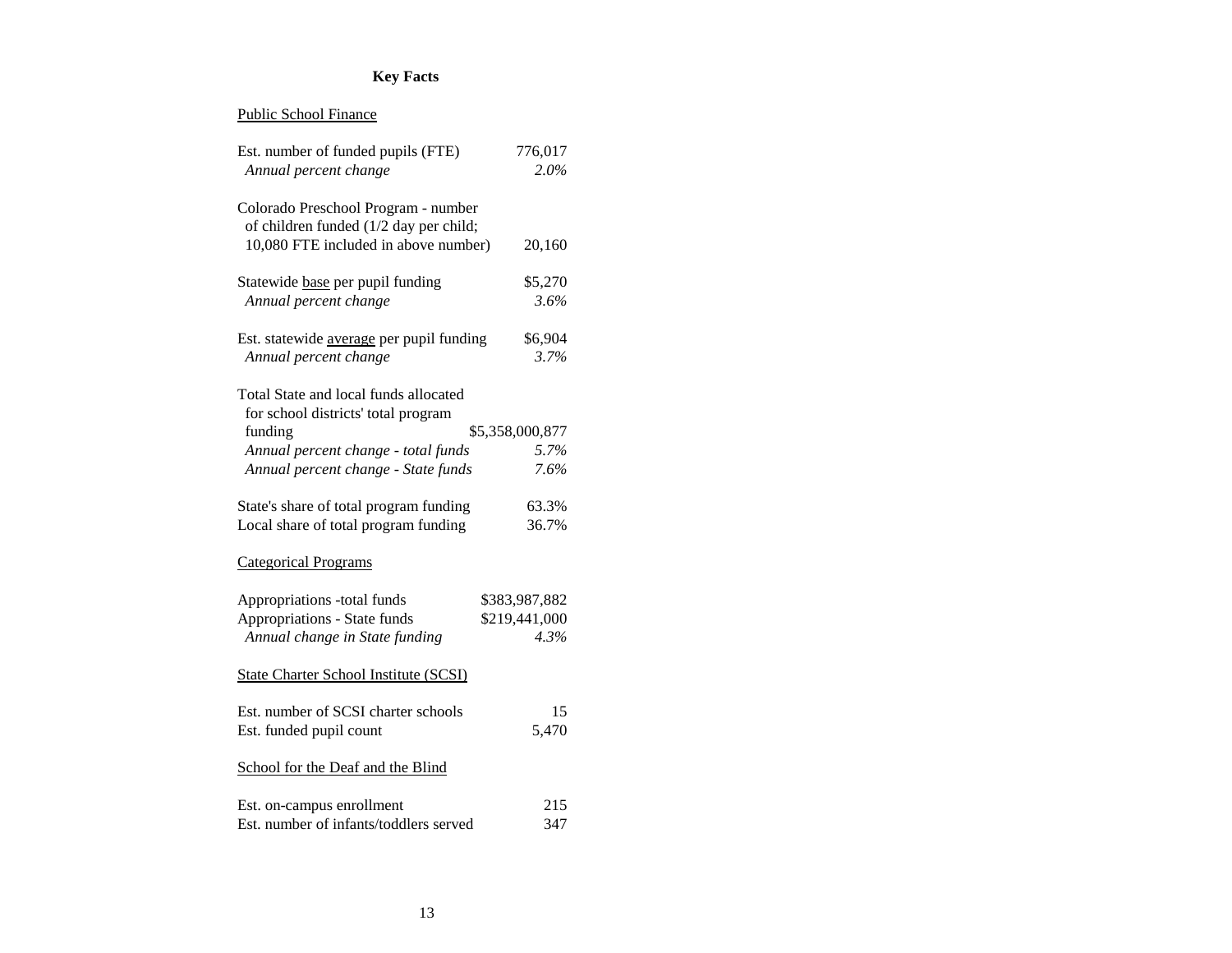#### **GOVERNOR - LIEUTENANT GOVERNOR -**

#### **STATE PLANNING AND BUDGETING**

**Bill Ritter, Governor** Phone: 303-866-2471 Citizen Information: 1-800-283-7215

### **FY 2008-09 Appropriation**

| <b>Total Funds</b>                       | \$136,646,456 |
|------------------------------------------|---------------|
| General Fund                             | 16,004,195    |
| Cash Funds                               | 38,296,185    |
| Reappropriated Funds                     | 49,364,090    |
| Federal Funds                            | 32,981,986    |
| Percent of State Operating Appropriation | $0.7\%$       |
|                                          |               |
| Percent of State General Fund            | 0.2%          |
| FLE                                      | 376.7         |

### **Appropriations Breakdown**

|                              | General | Total  |
|------------------------------|---------|--------|
| Division                     | Fund    | Funds  |
| Office of the Governor       | 46.4%   | 38.9%  |
| Office of the Lt. Governor   | 2.1%    | 0.3%   |
| Office of State Planning and |         |        |
| <b>Budgeting</b>             | $0.0\%$ | 1.1%   |
| Economic Development         |         |        |
| Programs                     | 41.6%   | 25.6%  |
| Office of Information        |         |        |
| Technology                   | 9.9%    | 34.1%  |
| Total                        | 100.0%  | 100.0% |

| Number of state information technology          |                  |
|-------------------------------------------------|------------------|
| data centers                                    | 39               |
| Estimated total executive branch spending on    |                  |
| information technology FY 2006-07 \$329 million |                  |
| 2007 rank in the U.S. of GDP                    |                  |
| per capita                                      | 10 <sub>th</sub> |
| Percent increase in number of K-12 schools      |                  |
| with building performance contracts             | 88 4             |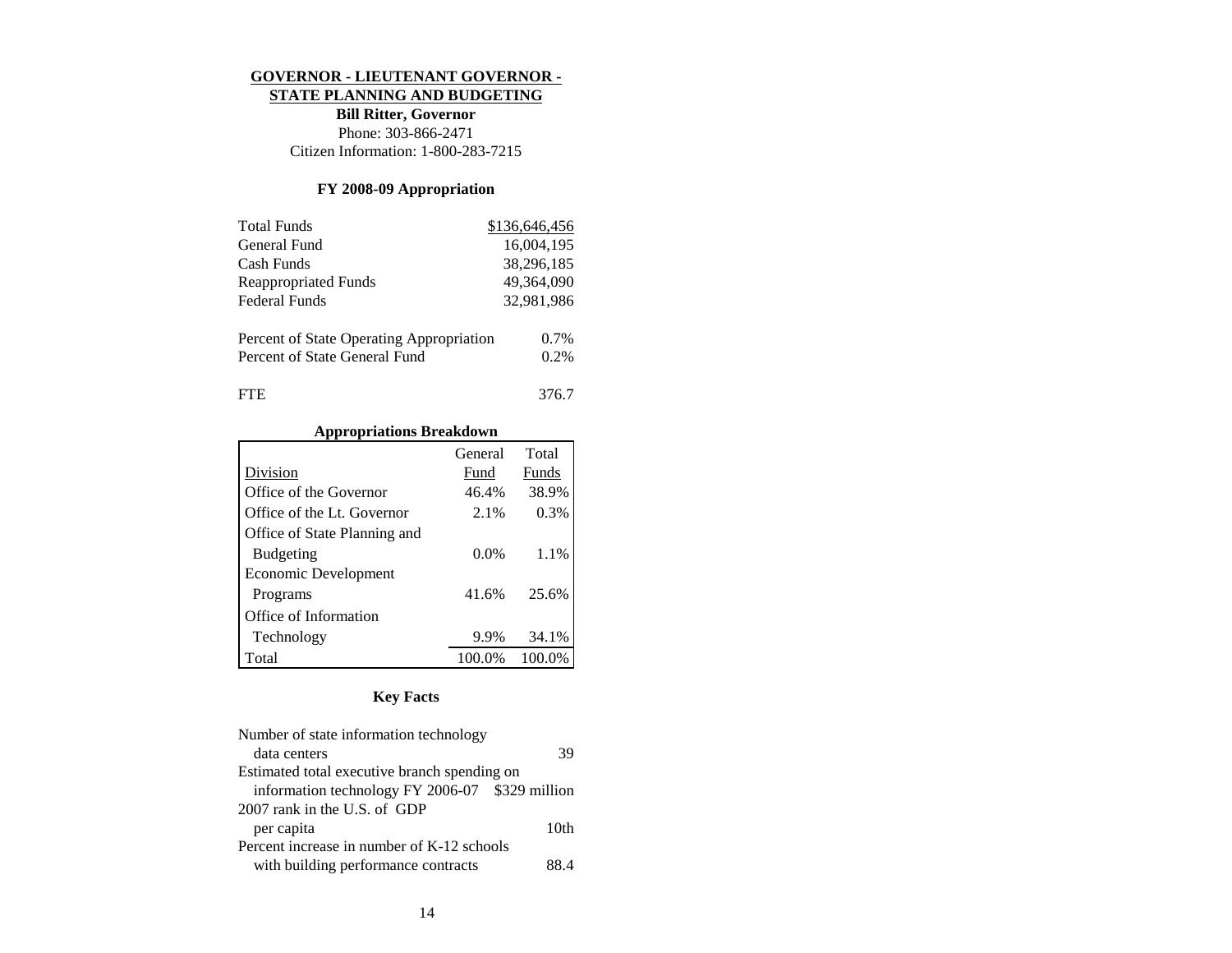#### **DEPARTMENT OF HEALTH CARE POLICY AND FINANCING**

**Joan Henneberry, Executive Director** Phone: 303-866-2868 Customer Service: 1-800-221-3943

### **FY 2008-09 Appropriation**

| <b>Total Funds</b>                                                        | \$3,763,974,895 |
|---------------------------------------------------------------------------|-----------------|
| General Fund                                                              | 1,528,855,914   |
| Cash Funds                                                                | 372,755,219     |
| <b>Reappropriated Funds</b>                                               | 25,531,640      |
| <b>Federal Funds</b>                                                      | 1,836,832,122   |
| Percent of State Operating Appropriation<br>Percent of State General Fund | 20.2%<br>19.9%  |
| FTE                                                                       |                 |

## **Appropriations Breakdown**

|                                    | General | Total  |
|------------------------------------|---------|--------|
| Division                           | Fund    | Funds  |
| <b>Executive Director's Office</b> | 2.4%    | 2.9%   |
| <b>Medical Services Premiums</b>   | 70.1%   | 61.7%  |
| Medicaid Mental Health             |         |        |
| <b>Community Programs</b>          | 6.4%    | 5.6%   |
| Indigent Care Program              | 2.4%    | 15.4%  |
| <b>Other Medical Services</b>      | 5.5%    | 3.6%   |
| Department of Human                |         |        |
| Services Medicaid-Funded           |         |        |
| Programs                           | 13.2%   | 10.9%  |
| Total*                             | 100.0%  | 100.0% |

\*Totals may not sum due to rounding.

# **Key Facts**

### *Medicaid Program*

| Total number of Medicaid recipients  | 381.390 |
|--------------------------------------|---------|
| Elderly                              | 36,278  |
| Disabled                             | 56.339  |
| <b>Qualified Medicare recipients</b> | 15,068  |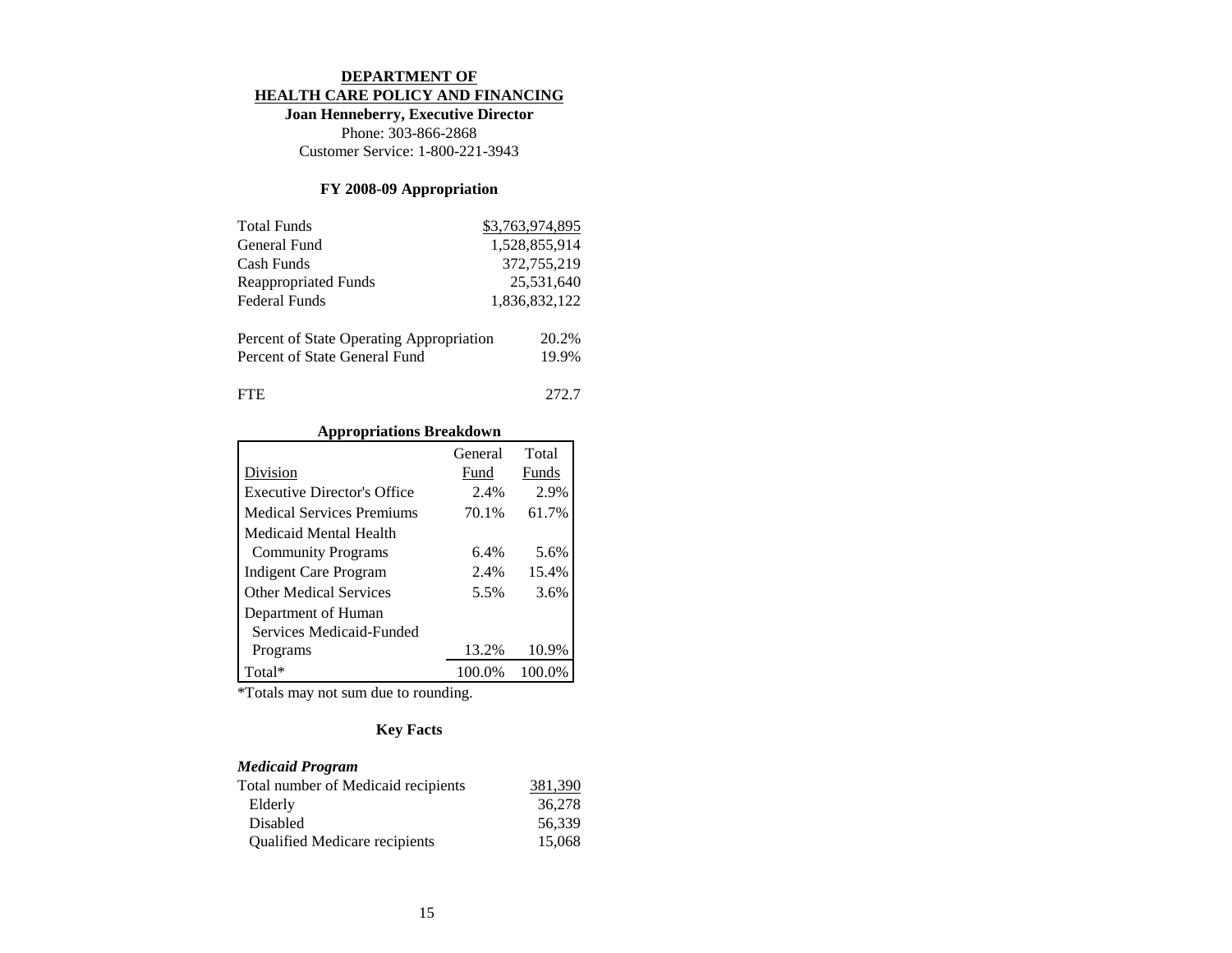| Non-disabled adults<br>Non-disabled children                                        | 57,625<br>212,342 |
|-------------------------------------------------------------------------------------|-------------------|
| Non-citizens                                                                        | 3,738             |
| Average annual medical service cost<br>per Medicaid recipient                       | \$5,936           |
| Total medical services premiums<br>costs                                            | \$2,322,097,599   |
| Average annual mental health<br>cost per eligible Medicaid recipient                | \$577             |
| Medicaid mental health services<br>Funding                                          | \$209,385,156     |
| Children's Basic Health Plan (CBHP)<br>Number of children enrolled in CBHP          | 77,152            |
| CBHP adult pregnant women                                                           | 1,697             |
| Average medical & dental cost per<br>CBHP child                                     | \$1,787           |
| Average prenatal cost per<br>CBHP adult pregnant woman                              | \$12,723          |
| Total Medical and dental costs<br>for CBHP program                                  | \$167,190,016     |
| Colorado Indigent Care Program (CICP)<br>Estimated number of clients served in CICP | 172,500           |
| <b>CICP</b> funding                                                                 | \$376,468,259     |
| <b>Old Age Pension (OAP) Medical Program</b><br>OAP medical program enrollees       | 5,389             |
| OAP medical program funding                                                         | \$15,311,715      |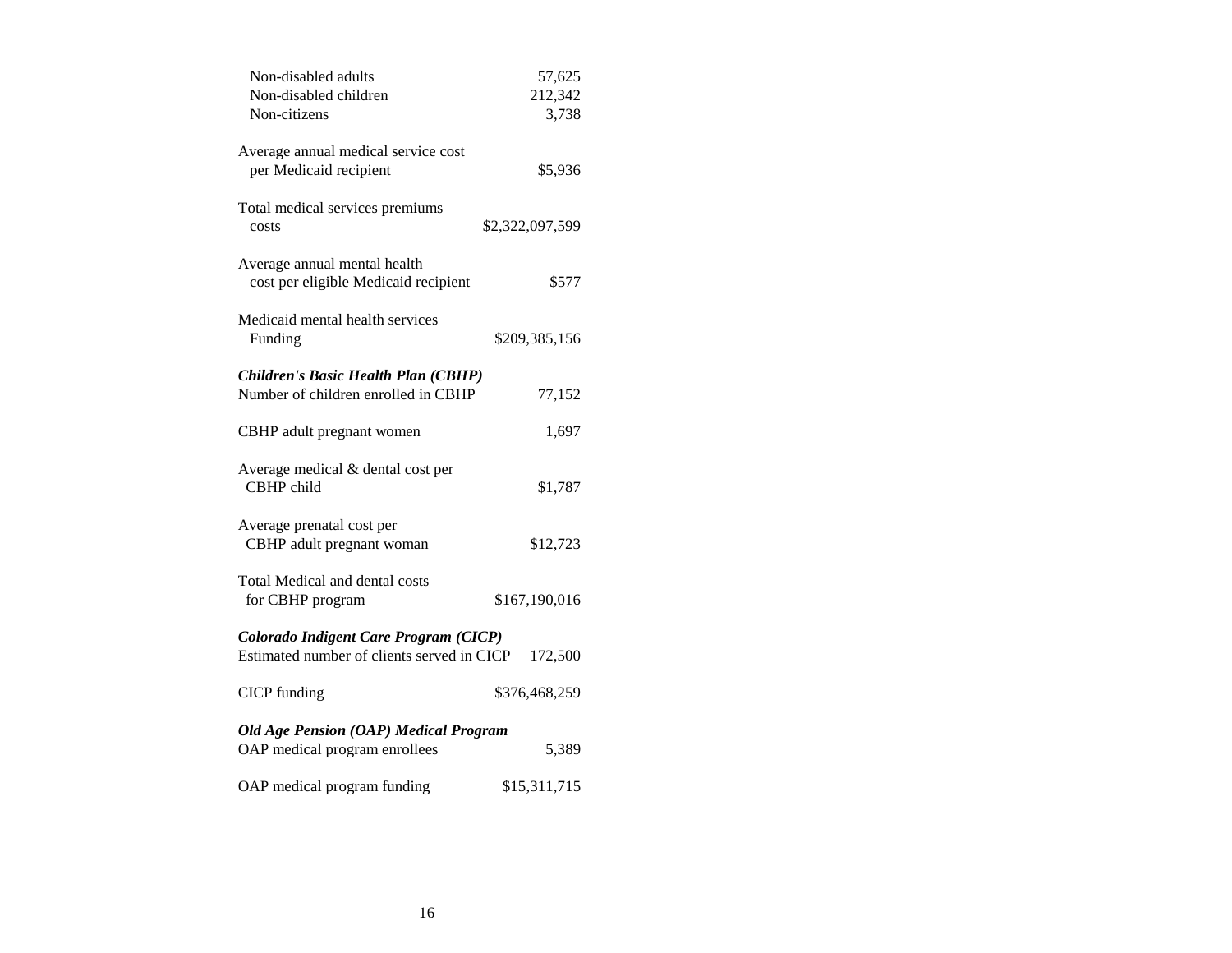# **DEPARTMENT OF**

# **HIGHER EDUCATION**

**David Skaggs, Executive Director**

Phone: 303-866-2723

# **FY 2008-09 Appropriation**

| <b>Total Funds</b>                       | \$2,773,769,830 |
|------------------------------------------|-----------------|
| General Fund                             | 812,937,855     |
| Cash Funds                               | 1,213,712,129   |
| <b>Reappropriated Funds</b>              | 726,889,733     |
| <b>Federal Funds</b>                     | 20,230,113      |
|                                          |                 |
| Percent of State Operating Appropriation | 14.9%           |
| Percent of State General Fund            | 10.6%           |
|                                          |                 |
| FTE.                                     | 19.803.3        |

### **Appropriations Breakdown**

|                            | General | Total  |
|----------------------------|---------|--------|
| Division                   | Fund    | Funds  |
| Colorado Commission on     |         |        |
| <b>Higher Education</b>    | 0.0%    | 0.9%   |
| Financial Aid              | 13.0%   | 3.9%   |
| College Opportunity        |         |        |
| <b>Fund Program</b>        | 83.6%   | 24.5%  |
| Governing Boards           | $0.0\%$ | 66.3%  |
| Local District Jr. College |         |        |
| <b>Grants</b>              | 2.0%    | 0.6%   |
| Occupational Education     | 1.4%    | 1.9%   |
| <b>Historical Society</b>  | 0.0%    | 1.2%   |
| Other                      | $0.0\%$ | 0.7%   |
| Total                      | 100.0%  | 100.0% |

| Resident student FTE                                    | 136,900 |
|---------------------------------------------------------|---------|
| Nonresident student FTE                                 | 23.166  |
| Stipend-eligible student FTE- Public                    | 124.379 |
| Stipend-eligible student FTE- Private                   | 800     |
| (Includes the estimated impact of S.B. $08-79$ and S.B. |         |
| $08-166$                                                |         |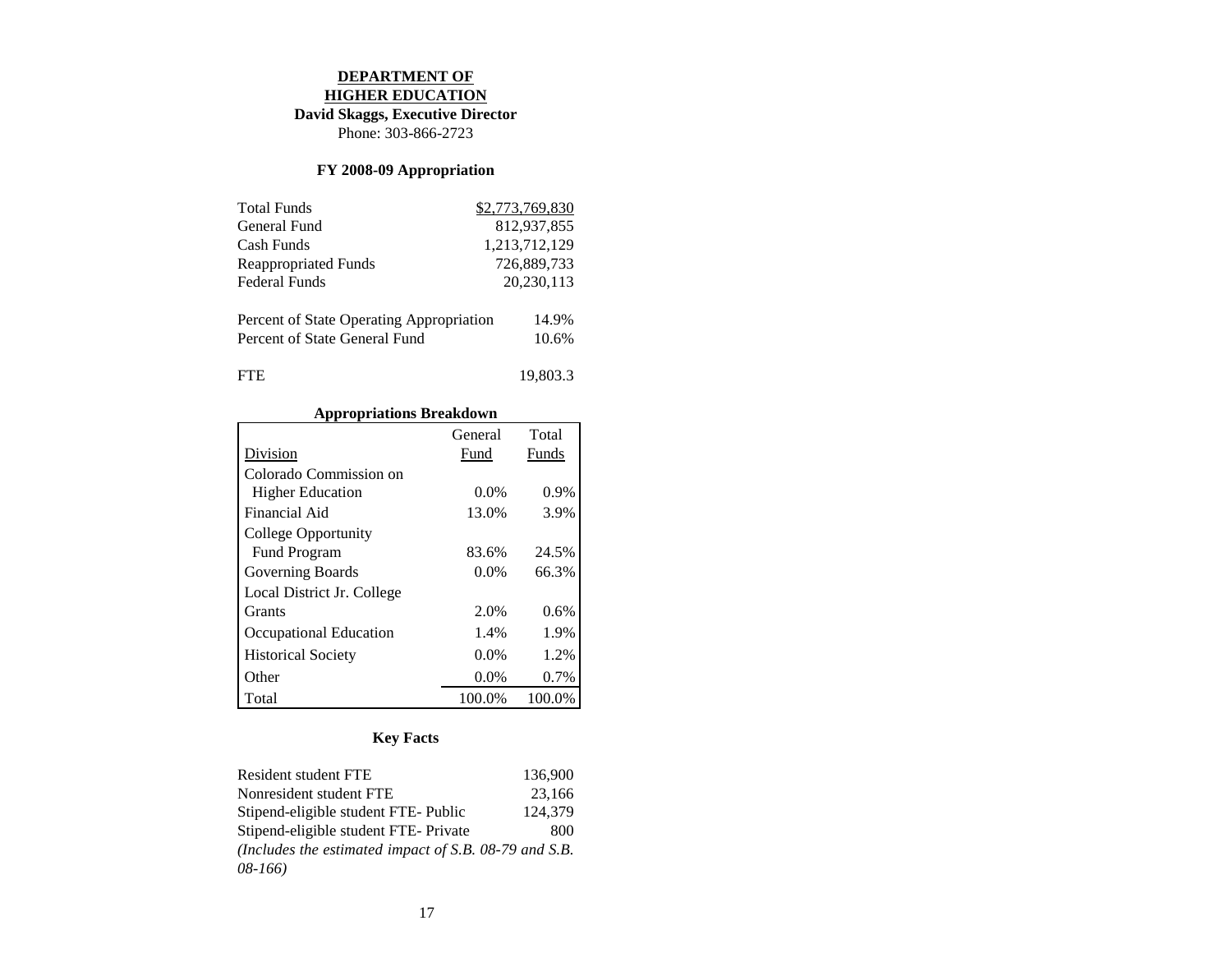## College Opportunity Fund Program

| Stipend Rate Full-time Student FTE | \$2,760         |
|------------------------------------|-----------------|
| Stipends - Public                  | \$343.3 million |
| Stipends - Private                 | \$1.1 million   |
| Fee-for-service Contracts          | \$335.6 million |

#### Financial Aid

| Need-Based Financial Aid  | \$74.3 million |
|---------------------------|----------------|
| Merit-Based Financial Aid | \$1.5 million  |
| Work Study                | \$16.6 million |
| Special Purpose           | \$13.4 million |

### Student's Share or Resident, Undergraduate, Full-time

| University of Colorado at Boulder    | \$5,418 |
|--------------------------------------|---------|
| Colorado State University            | \$4,040 |
| Colorado School of Mines             | \$8,764 |
| University of Northern Colorado      | \$3,600 |
| Avg. of Independent State Colleges** | \$2,805 |
| <b>Community Colleges</b>            | \$1,852 |

*\* Rates for the 2008-09 academic year will be set by the governing boards within parameters established by the General Assembly.*

*\*\* Includes Adams State College, Fort Lewis College, Mesa State College, Metropolitan State College of Denver, and Western State College*.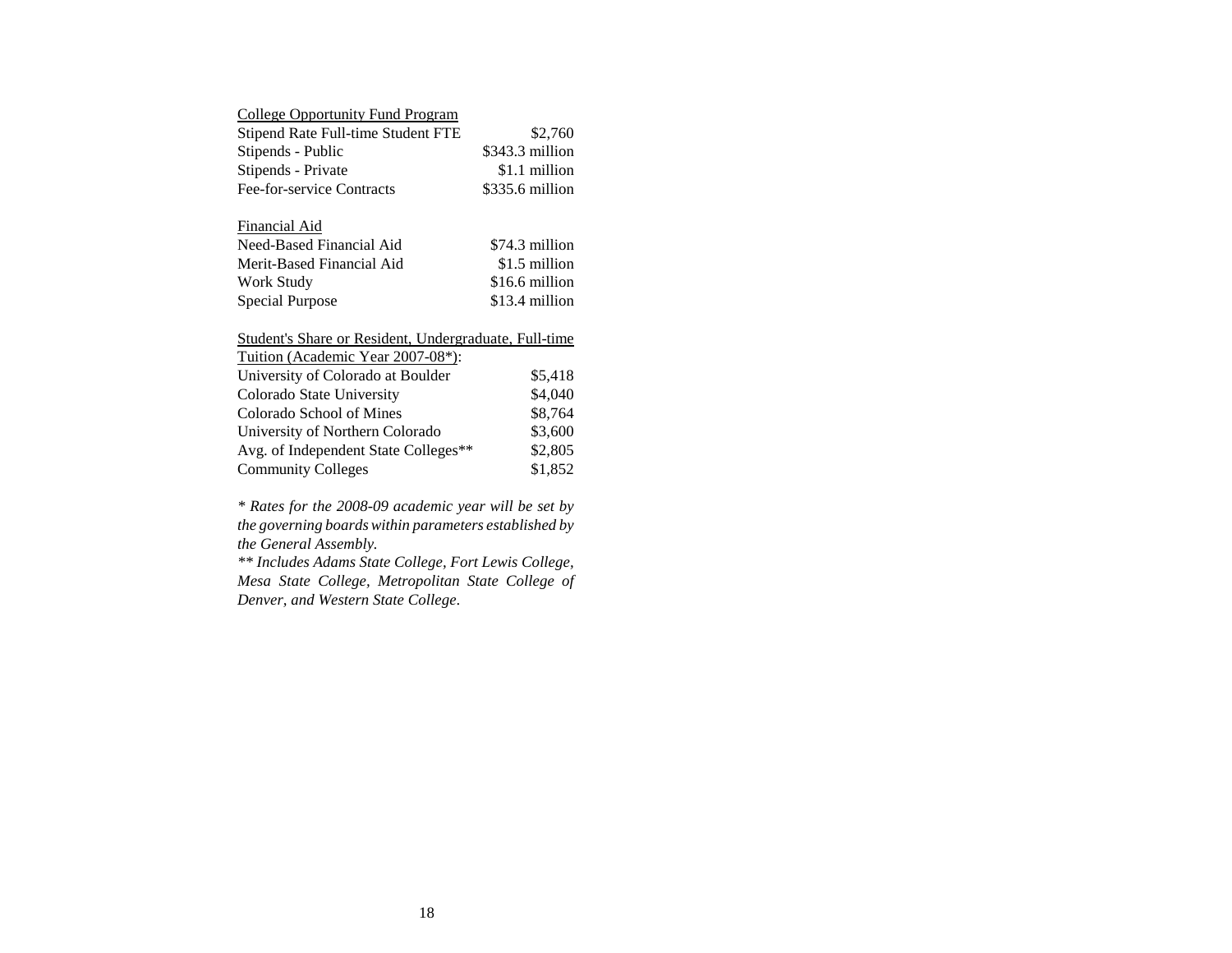#### **DEPARTMENT OF HUMAN SERVICES**

# **Karen Beye, Executive Director**

Information: 303-866-5700 Consumer Relations: 303-866-5825

# **FY 2008-09 Appropriation**

| <b>Total Funds</b>                                                        | \$2,134,929,534 |
|---------------------------------------------------------------------------|-----------------|
| General Fund                                                              | 694.456.823     |
| Cash Funds                                                                | 342,226,235     |
| <b>Reappropriated Funds</b>                                               | 437,011,561     |
| <b>Federal Funds</b>                                                      | 661,234,915     |
| Percent of State Operating Appropriation<br>Percent of State General Fund | 11.5%<br>9.0%   |
| FTE.                                                                      | 5,534.6         |

# **Appropriations Breakdown**

|                                    | General | Total  |
|------------------------------------|---------|--------|
| Division                           | Fund    | Funds  |
| <b>Executive Director's Office</b> | 5.8%    | 3.4%   |
| Office of Information              |         |        |
| <b>Technology Services</b>         | 2.7%    | 2.4%   |
| Office of Operations               | 3.0%    | 1.9%   |
| County Administration              | 3.8%    | 3.1%   |
| Division of Child Welfare          | 32.3%   | 19.8%  |
| Division of Child Care             | 2.7%    | 4.3%   |
| Office of Self Sufficiency         | 1.0%    | 15.6%  |
| Mental Health and Alcohol          |         |        |
| and Drug Abuse Services            | 19.5%   | 10.6%  |
| Services for People with           |         |        |
| <b>Disabilities</b>                | 5.7%    | 25.4%  |
| <b>Adult Assistance Programs</b>   | 3.7%    | 6.8%   |
| Division of Youth Corrections      | 19.8%   | 6.7%   |
| Total*                             | 100.0%  | 100.0% |

\* Totals may not sum due to rounding.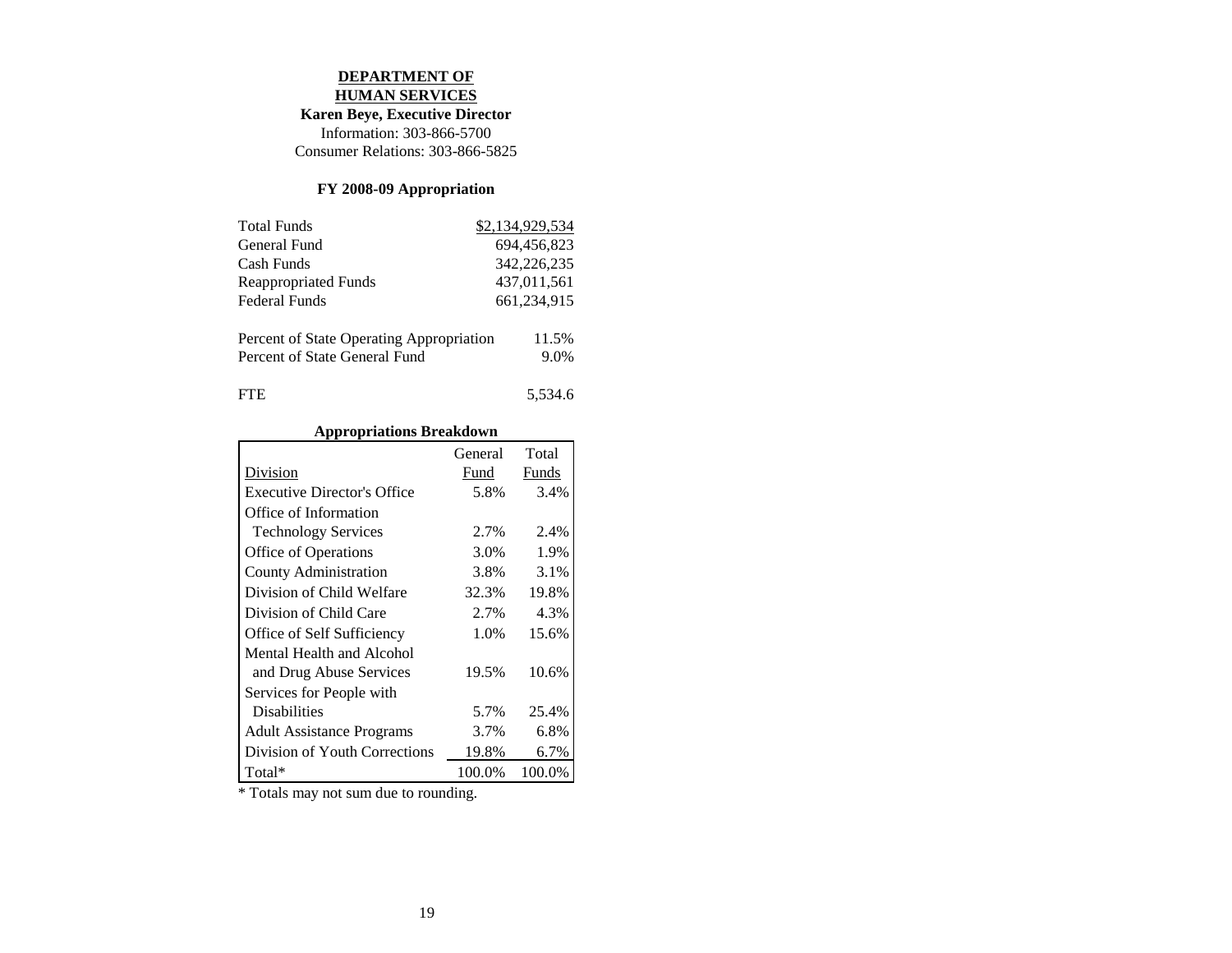| Child Welfare Services (FY 2006-07)                           |                 |
|---------------------------------------------------------------|-----------------|
| Reports of abuse or neglect received                          | 70,216          |
| Total children in open involvements                           | 41,536          |
| Children in foster care                                       | 13,042          |
| Adopted children receiving subsidies                          | 9,683           |
| <b>Mental Health Services</b>                                 |                 |
| Mental health community programs:                             |                 |
| Est. total indigent clients funded                            | 11,262          |
| Average annual cost per client                                | \$3,133         |
| Mental Health Institutes                                      |                 |
| Est. average daily population                                 | 569.0           |
| Average annual cost per bed                                   | \$188,325       |
| Services for Adults with Developmental Disabilities           |                 |
| Community-operated residential services:                      |                 |
| Persons served                                                | 4,069           |
| Average annual cost per client                                | \$64,953        |
| <b>State-operated Residential Services (Regional Centers)</b> |                 |
| Est. average daily population                                 | 378             |
| Average annual cost per client                                | \$182,750       |
| Youth Corrections - Est. Average Daily Population             |                 |
| Commitment                                                    | 1,210           |
| Parole                                                        | 482             |
| Cash Assistance / Subsidy Payments (cases per month)          |                 |
| Colorado Works Program (families)                             | 9,200           |
| Child Care subsidies (children)                               | 17,319          |
| Old Age Pension (individuals)                                 | 24,000          |
| Aid to the Needy Disabled (individuals)                       | 6,681           |
| Annual child support enforcement                              |                 |
| collections                                                   | \$324.5 million |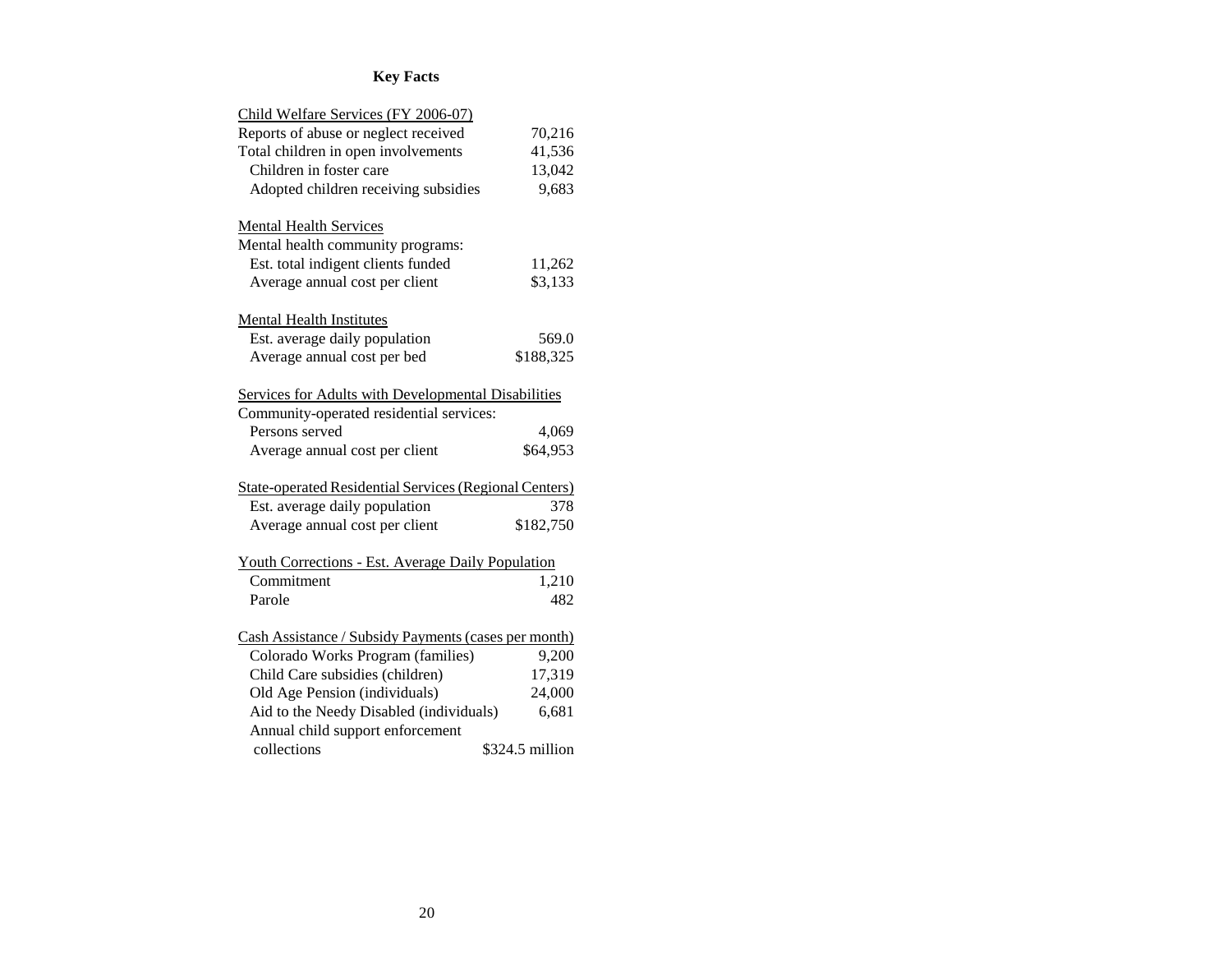#### **JUDICIAL BRANCH Mary J. Mullarkey, Chief Justice, Colorado Supreme Court Gerald A. Marroney, State Court Administrator** Phone: 303-861-1111

### **FY 2008-09 Appropriation**

| <b>Total Funds</b>                       | \$431,612,378 |
|------------------------------------------|---------------|
| General Fund                             | 327,715,384   |
| Cash Funds                               | 95,532,107    |
| <b>Reappropriated Funds</b>              | 6,074,622     |
| Federal Funds                            | 2,290,265     |
| Percent of State Operating Appropriation | 2.3%          |
| Percent of State General Fund            | 4.3%          |
| <b>FTE</b>                               | 4.082.9       |

### **Appropriations Breakdown**

|                           | General | Total  |
|---------------------------|---------|--------|
| Division                  | Fund    | Funds  |
| Supreme Court and         |         |        |
| the Court of Appeals      | 3.1%    | 4.1%   |
| Courts Administration     | 14.8%   | 15.4%  |
| <b>Trial Courts</b>       | 34.9%   | 38.8%  |
| Probation                 | 19.8%   | 20.8%  |
| Public Defender           | 15.4%   | 11.8%  |
| Alternate Defense Counsel | 7.1%    | 5.4%   |
| Office of the Child's     |         |        |
| Representative            | 4.9%    | 3.7%   |
| Total                     | 100.0%  | 100.0% |

| New cases filed (District Courts)   | 191.749 |
|-------------------------------------|---------|
| New cases filed (County Courts)     | 554,165 |
| Adults on regular probation         | 47,425  |
| Juveniles on regular probation      | 7,195   |
| Public Defender closed cases        | 104,320 |
| Alternate Defense Counsel caseload  | 13,692  |
| Office of the Child's Rep. caseload | 14.349  |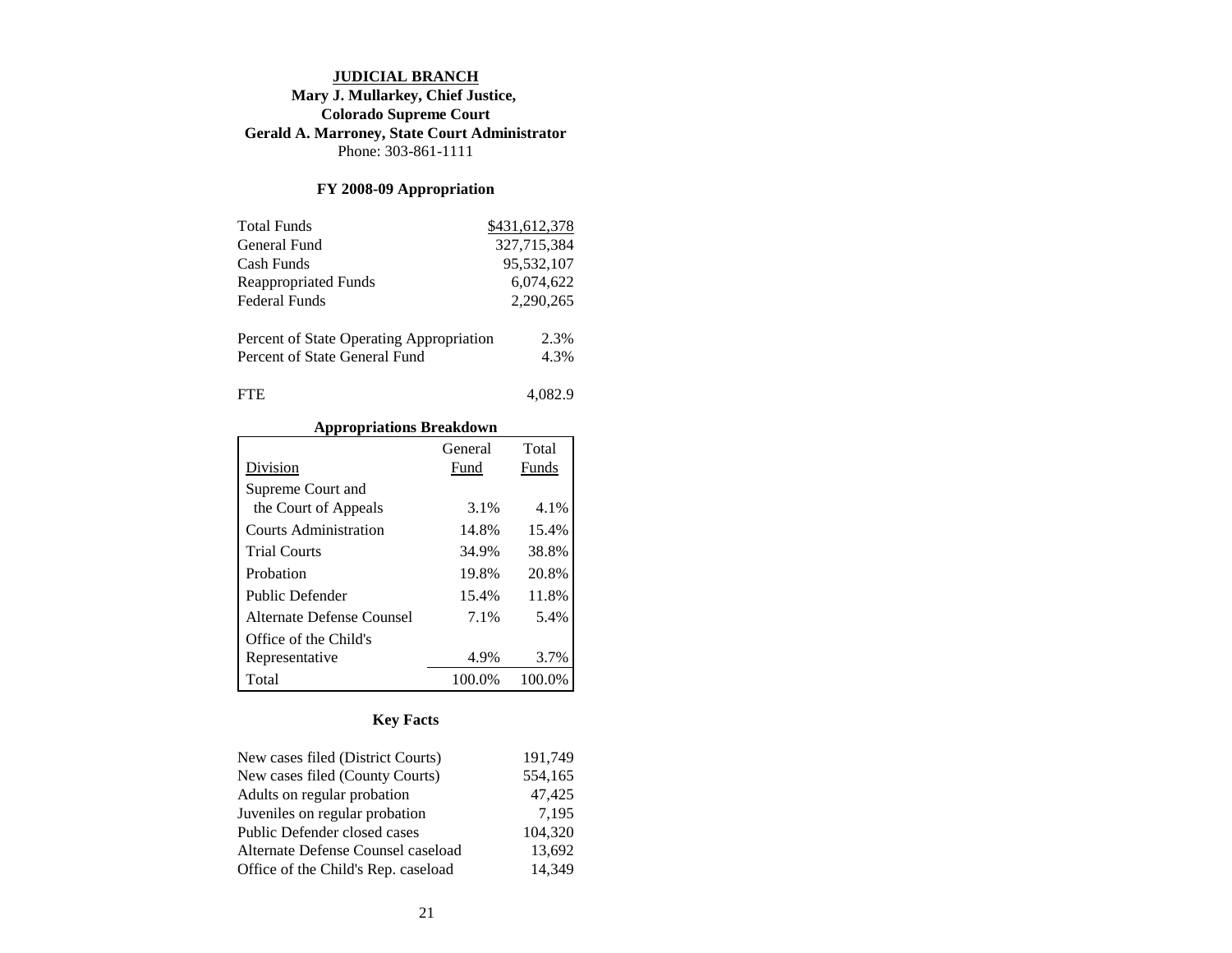#### **DEPARTMENT OF LABOR AND**

**EMPLOYMENT**

**Donald J. Mares, Executive Director**

Phone: 303-318-8020 General Inquiries: 303-318-8000

### **FY 2008-09 Appropriation**

| <b>Total Funds</b>                       | \$161,772,597 |
|------------------------------------------|---------------|
| General Fund                             |               |
| Cash Funds                               | 62,716,073    |
| <b>Reappropriated Funds</b>              | 1,621,014     |
| <b>Federal Funds</b>                     | 97,435,510    |
|                                          |               |
| Percent of State Operating Appropriation | $0.9\%$       |
| Percent of State General Fund            | $0.0\%$       |
| FTE.                                     | 1,118.0       |

#### **Appropriations Breakdown**

|                                | Federal | Total  |
|--------------------------------|---------|--------|
| Division                       | Funds   | Funds  |
| <b>Executive Director</b>      | 16.0%   | 21.2%  |
| <b>Employment and Training</b> | 83.4%   | 60.3%  |
| Labor                          | $0.0\%$ | 0.7%   |
| Oil and Public Safety          | 0.6%    | 4.4%   |
| Workers' Compensation          | $0.0\%$ | 13.4%  |
| Total                          | 100.0%  | 100.0% |

| <b>Employment and Training-</b>                                                               |         |  |
|-----------------------------------------------------------------------------------------------|---------|--|
| Number of individuals served                                                                  | 350,000 |  |
| Number of employers served                                                                    | 23,000  |  |
| Number of initial unemployment insurance<br>claims to be established                          | 120,074 |  |
| Workers' compensation customer contacts                                                       | 50,000  |  |
| Estimated Unemployment benefits to be<br>paid (not subject to appropriation)<br>\$335,929,746 |         |  |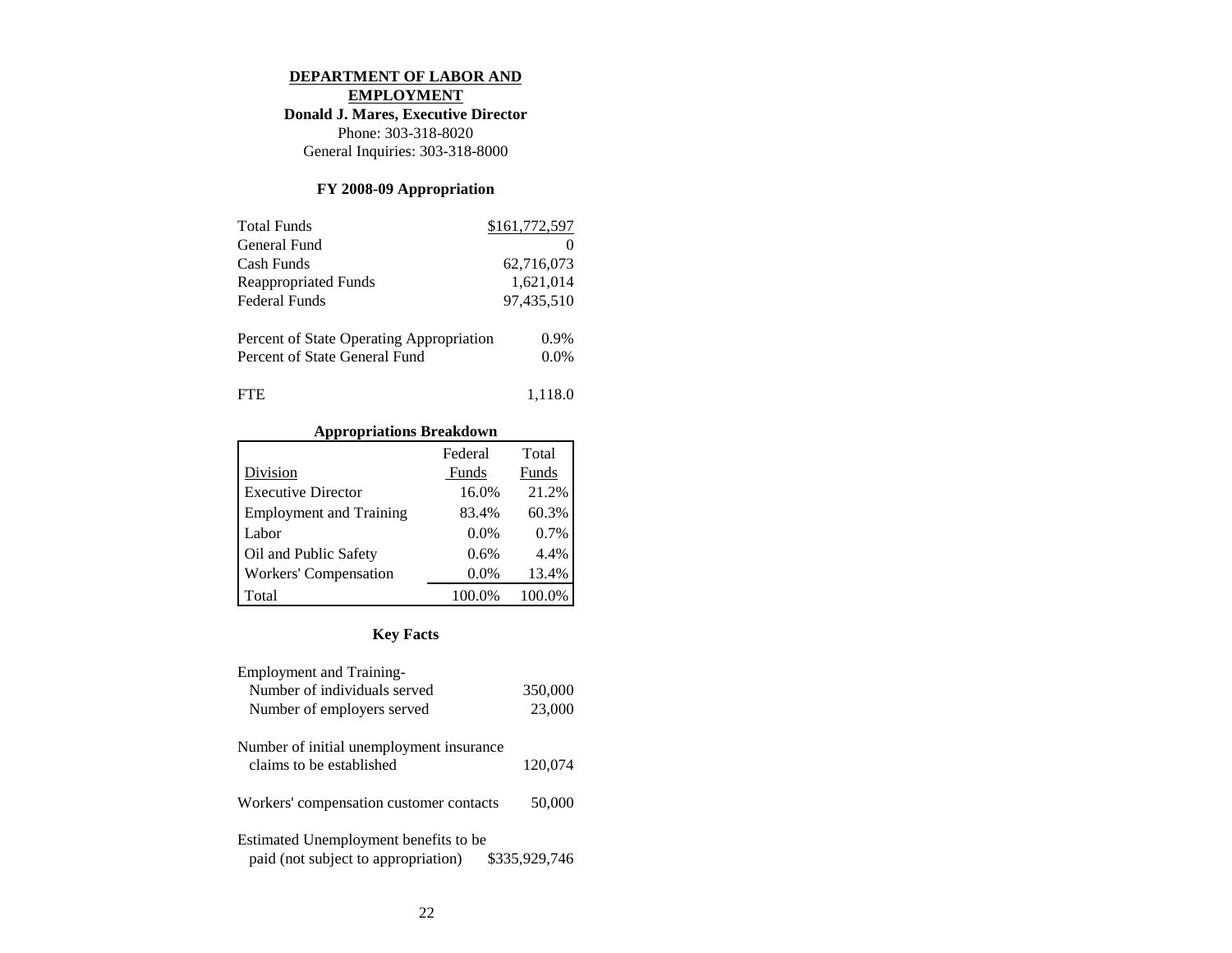#### **DEPARTMENT OF LAW**

**John W. Suthers, Attorney General**

Phone: 303-866-3611

# **FY 2008-09 Appropriation**

| <b>Total Funds</b>                       | \$47,956,013 |
|------------------------------------------|--------------|
| General Fund                             | 9.645.044    |
| Cash Funds                               | 7,758,602    |
| <b>Reappropriated Funds</b>              | 29,395,316   |
| Federal Funds                            | 1,157,051    |
| Percent of State Operating Appropriation | 0.3%         |
| Percent of State General Fund            | 0.1%         |
| <b>FTE</b>                               | 390.9        |

# **Appropriations Breakdown**

|                                    | General | Total  |
|------------------------------------|---------|--------|
| Division                           | Fund    | Funds  |
| Administration                     | 15.6%   | 18.6%  |
| Legal Services to                  |         |        |
| <b>State Agencies</b>              | $0.0\%$ | 45.0%  |
| Criminal Justice and               |         |        |
| Appellate                          | 45.4%   | 16.8%  |
| <b>Water and Natural Resources</b> | 11.7%   | 7.3%   |
| <b>Consumer Protection</b>         | 9.1%    | 7.0%   |
| Special Purpose                    | 18.2%   | 5.3%   |
| Total                              | 100.0%  | 100.0% |

| Attorney/paralegal blended legal rate per<br>hour           | \$75.10 |
|-------------------------------------------------------------|---------|
| Projected legal service hours supplied to<br>other agencies | 334,148 |
| Peace officers certified in FY 2007-08                      | 13,318  |
| Appellate briefs filed in FY 2007-08                        |         |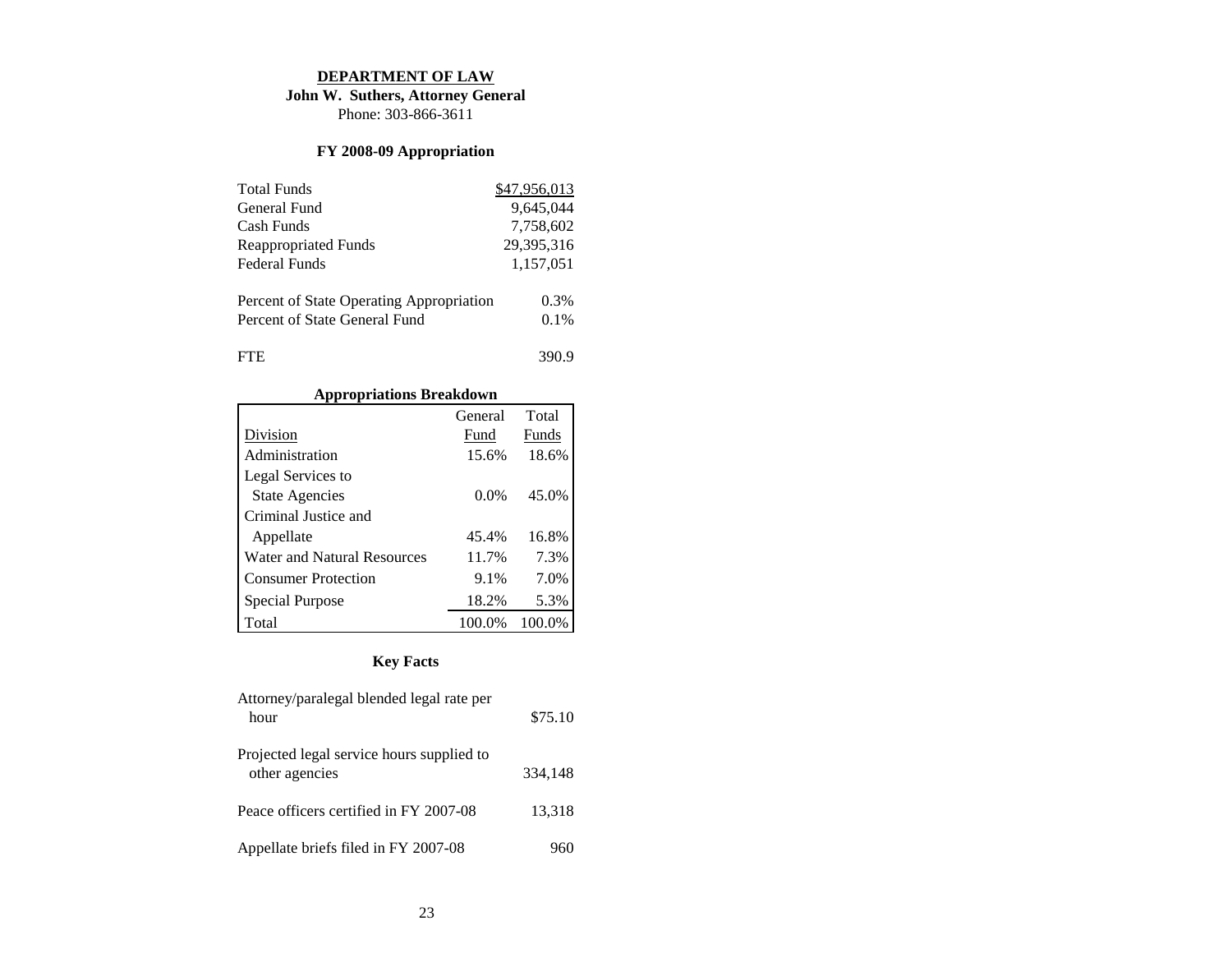#### **LEGISLATIVE BRANCH**

**Karen Goldman, Secretary of the Senate** Phone: 303-866-5289 **Marilyn Eddins, Chief Clerk, House of Representatives** Phone: 303-866-2345 **Sally Symanski, State Auditor** Phone: 303-869-2800 **John Ziegler, Staff Director, Joint Budget Committee** Phone: 303-866-2061**Kirk Mlinek, Director, Legislative Council** Phone: 303-866-3521**Charles Pike, Director, Office of Legislative Legal Services** Phone: 303-866-2045

#### **FY 2008-09 Appropriation**

| <b>Total Funds</b>                       | \$35,872,707 |
|------------------------------------------|--------------|
| General Fund                             | 34,889,177   |
| Cash Funds                               | 177,030      |
| <b>Reappropriated Funds</b>              | 806,500      |
| <b>Federal Funds</b>                     |              |
| Percent of State Operating Appropriation | $0.2\%$      |
| Percent of State General Fund            | 0.5%         |
| <b>FTE</b>                               | 277.1        |

#### **Appropriations Breakdown**

|                             | General | Total  |
|-----------------------------|---------|--------|
| Division                    | Fund    | Funds  |
| General Assembly            | 41.8%   | 41.0%  |
| <b>State Auditor</b>        | 20.4%   | 22.3%  |
| Joint Budget Committee      | 4.4%    | 4.2%   |
| Legislative Council         | 18.1%   | 17.6%  |
| Committee on Legal Services | 15.3%   | 14.9%  |
| Total                       | 100.0%  | 100.0% |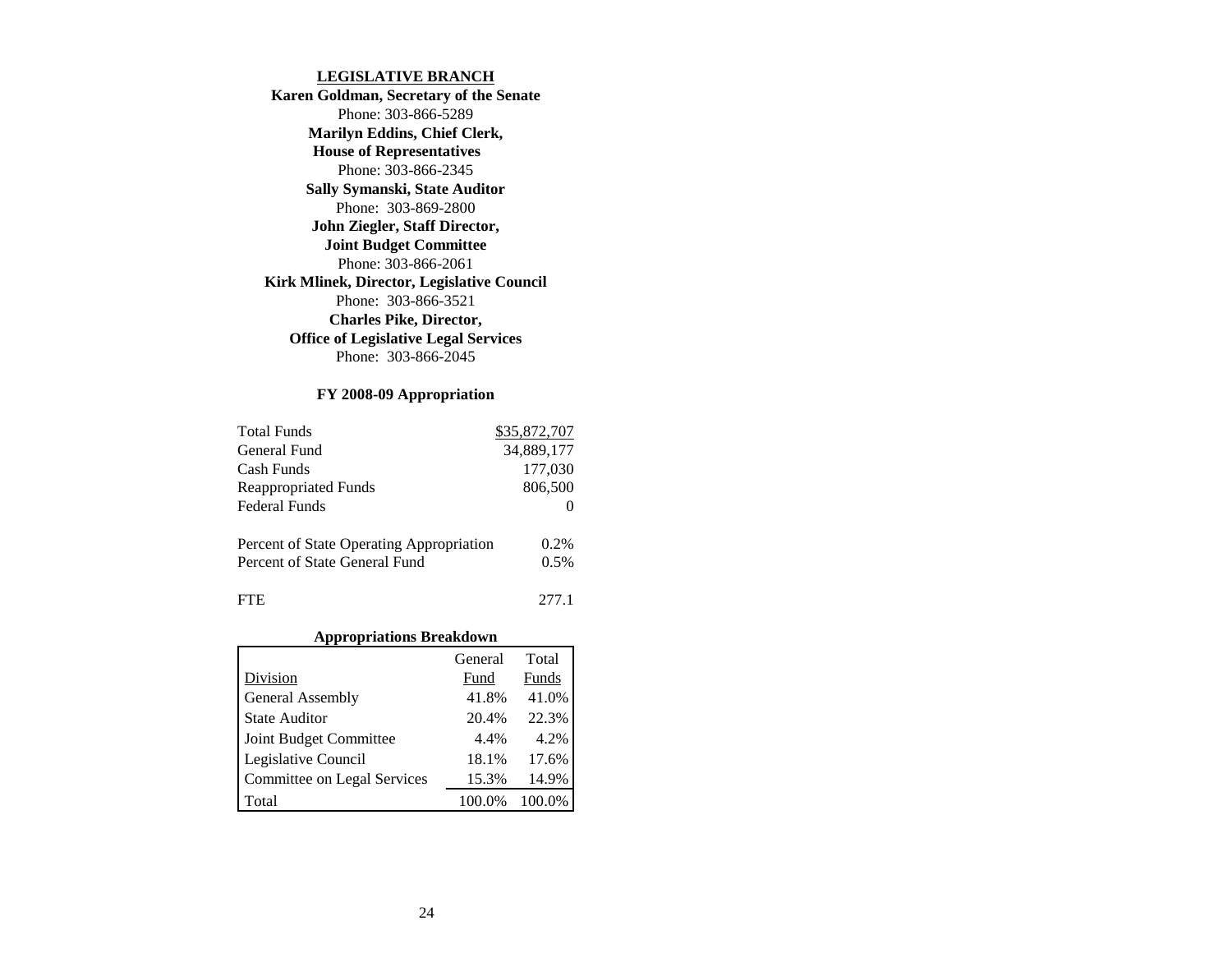#### **DEPARTMENT OF LOCAL AFFAIRS**

**Susan Kirkpatrick, Executive Director** Phone: 303-866-4904 Citizen Advocate: 303-866-5326 or 1-800-536-5349

# **FY 2008-09 Appropriation**

| <b>Total Funds</b>                       | \$263,753,937 |
|------------------------------------------|---------------|
| General Fund                             | 12,778,187    |
| Cash Funds                               | 190,796,121   |
| <b>Reappropriated Funds</b>              | 5,288,590     |
| Federal Funds                            | 54,891,039    |
| Percent of State Operating Appropriation | 1.4%          |
| Percent of State General Fund            | 0.2%          |
| FFE                                      | 180.5         |

## **Appropriations Breakdown**

|                                    | General | Total  |
|------------------------------------|---------|--------|
| Division                           | Fund    | Funds  |
| <b>Executive Director's Office</b> | 14.3%   | 1.7%   |
| <b>Property Taxation</b>           | 15.5%   | 1.3%   |
| Division of Housing                | 21.1%   | 12.5%  |
| Division of Local Government       | 45.2%   | 77.7%  |
| Division of Emergency Mgmt.        | 3.9%    | 6.8%   |
| Total                              | 100.0%  | 100.0% |

| Grants and Technical Assistance (FY 07-08 estimates)                     |     |
|--------------------------------------------------------------------------|-----|
| Communities for which financing is                                       |     |
| arranged for public facility needs                                       | 85  |
| Rental opportunities produced for<br>low-income households               | 627 |
| Affordable ownership opportunities<br>produced for low-income households | 518 |
| Disaster training courses and/or workshops                               |     |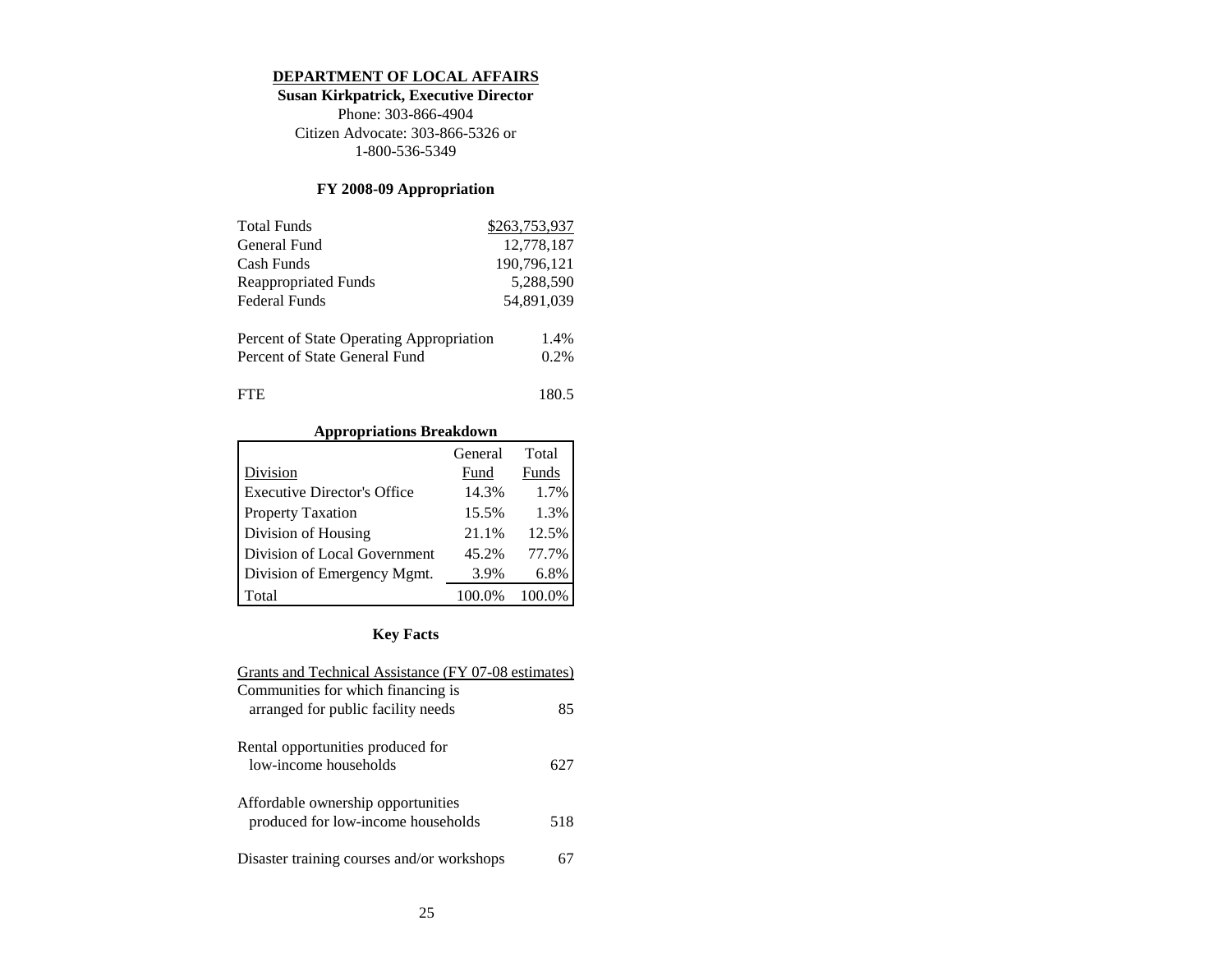#### **DEPARTMENT OF**

#### **MILITARY AND VETERANS AFFAIRS**

# **H. Michael Edwards, Adjutant General**

Phone: 720-250-1500

# **FY 2008-09 Appropriation**

| <b>Total Funds</b>                       | \$203,247,032 |
|------------------------------------------|---------------|
| General Fund                             | 5,854,264     |
| Cash Funds                               | 958,889       |
| <b>Reappropriated Funds</b>              | 653,509       |
| Federal Funds                            | 195,780,370   |
| Percent of State Operating Appropriation | 1.1%          |
| Percent of State General Fund            | 0.1%          |
| <b>FTE</b>                               | 1,386.9       |

### **Appropriations Breakdown**

|                                | General | Total |
|--------------------------------|---------|-------|
| Division                       | Fund    | Funds |
| <b>Executive Director and</b>  |         |       |
| <b>Army National Guard</b>     | 74.2%   | 5.1%  |
| Division of Veterans Affairs   | 15.9%   | 0.9%  |
| Air National Guard             | 7.8%    | 1.6%  |
| <b>Federal Funded Programs</b> | $0.0\%$ | 92.3% |
| Division of Civil Air Patrol   | 2.2%    | 0.1%  |
| Total                          | 100.0%  |       |

| Colorado National Guard membership     | 5,064       |
|----------------------------------------|-------------|
| Members on federal active duty abroad  | 439         |
| Military construction projects:        |             |
| <b>Grand Junction Readiness Center</b> |             |
| <b>Capital Construction Funds</b>      | \$3,994,432 |
| Federal Funds                          | 11,228,713  |
| Lakewood Readiness Center              |             |
| Cash Funds                             | \$2,100,000 |
| Federal Funds                          | 1,230,284   |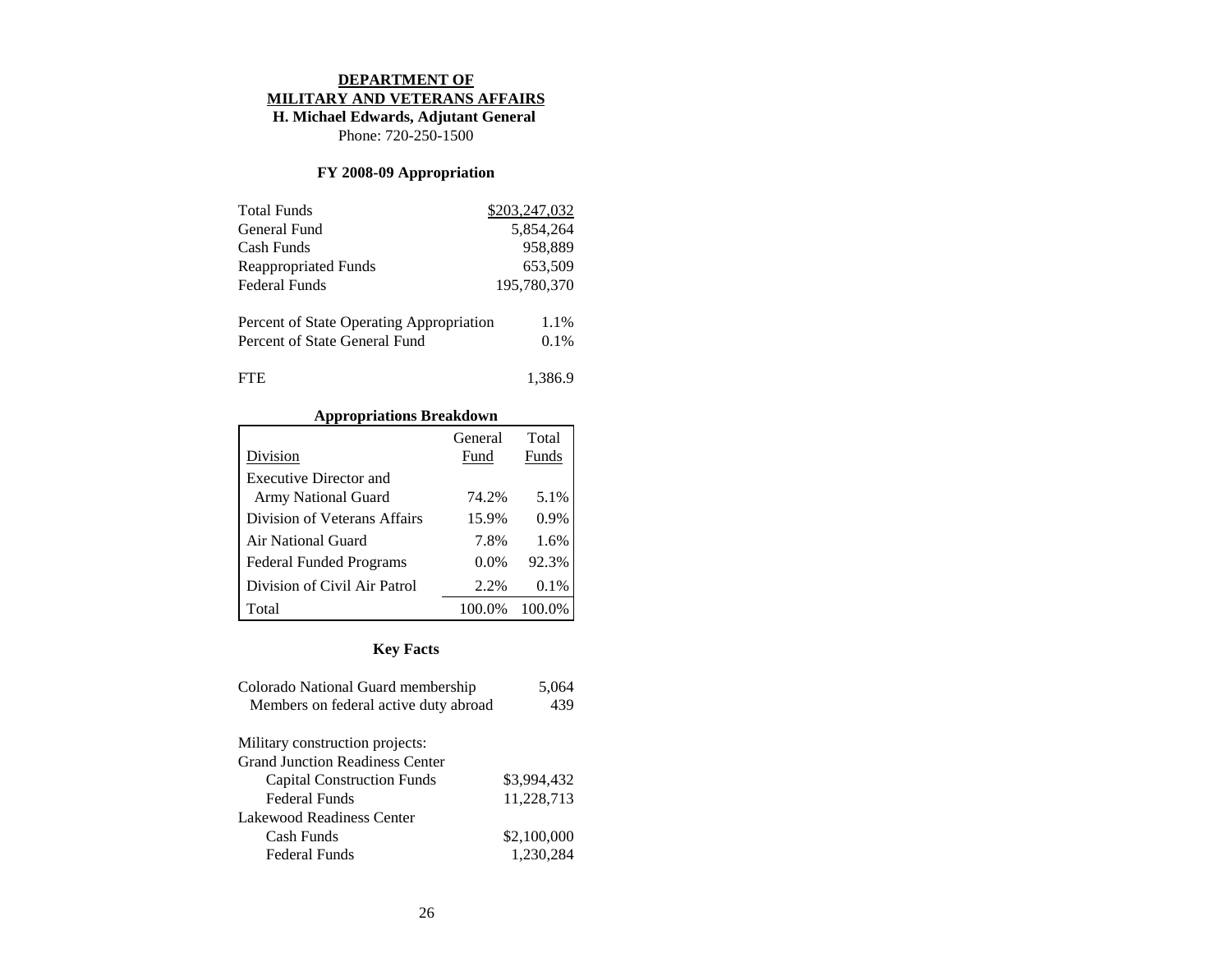# **DEPARTMENT OF**

**NATURAL RESOURCES**

**Harris D. Sherman, Executive Director**

Phone: 303-866-4628 General Information: 303-866-3311

## **FY 2008-09 Appropriation**

| <b>Total Funds</b>                       | \$237,797,503 |
|------------------------------------------|---------------|
| General Fund                             | 32,095,945    |
| Cash Funds                               | 180,970,014   |
| <b>Reappropriated Funds</b>              | 7,374,280     |
| <b>Federal Funds</b>                     | 17,357,264    |
| Percent of State Operating Appropriation | 1.3%          |
| Percent of State General Fund            | 0.4%          |
| FTE.                                     | 1.549.8       |

# **Appropriations Breakdown**

|                                    | General | Total |
|------------------------------------|---------|-------|
| Division                           | Fund    | Funds |
| <b>Executive Director's Office</b> | 19.8%   | 19.5% |
| Parks and Outdoor Recreation       | 18.0%   | 16.2% |
| <b>Water Resources</b>             | 62.1%   | 9.3%  |
| Wildlife                           | $0.0\%$ | 36.9% |
| Other                              | $0.0\%$ | 18.2% |
| Total*                             |         |       |

\* Totals may not sum due to rounding.

| Active oil and gas wells              | 36,000        |
|---------------------------------------|---------------|
| Oil and gas drilling permits received | 7,400         |
| State severance tax revenues          | \$223,936,000 |
| Number of state parks                 | 43            |
| Annual state park visitation          | 13,680,012    |
| Hunting and fishing licenses sold     | 2,300,000     |
| School Trust income from              |               |
| <b>State Land Board investments</b>   | \$56,905,465  |
| Direct flow water rights administered | 79,592        |
| <b>Estimated water loans</b>          | 111,817,000   |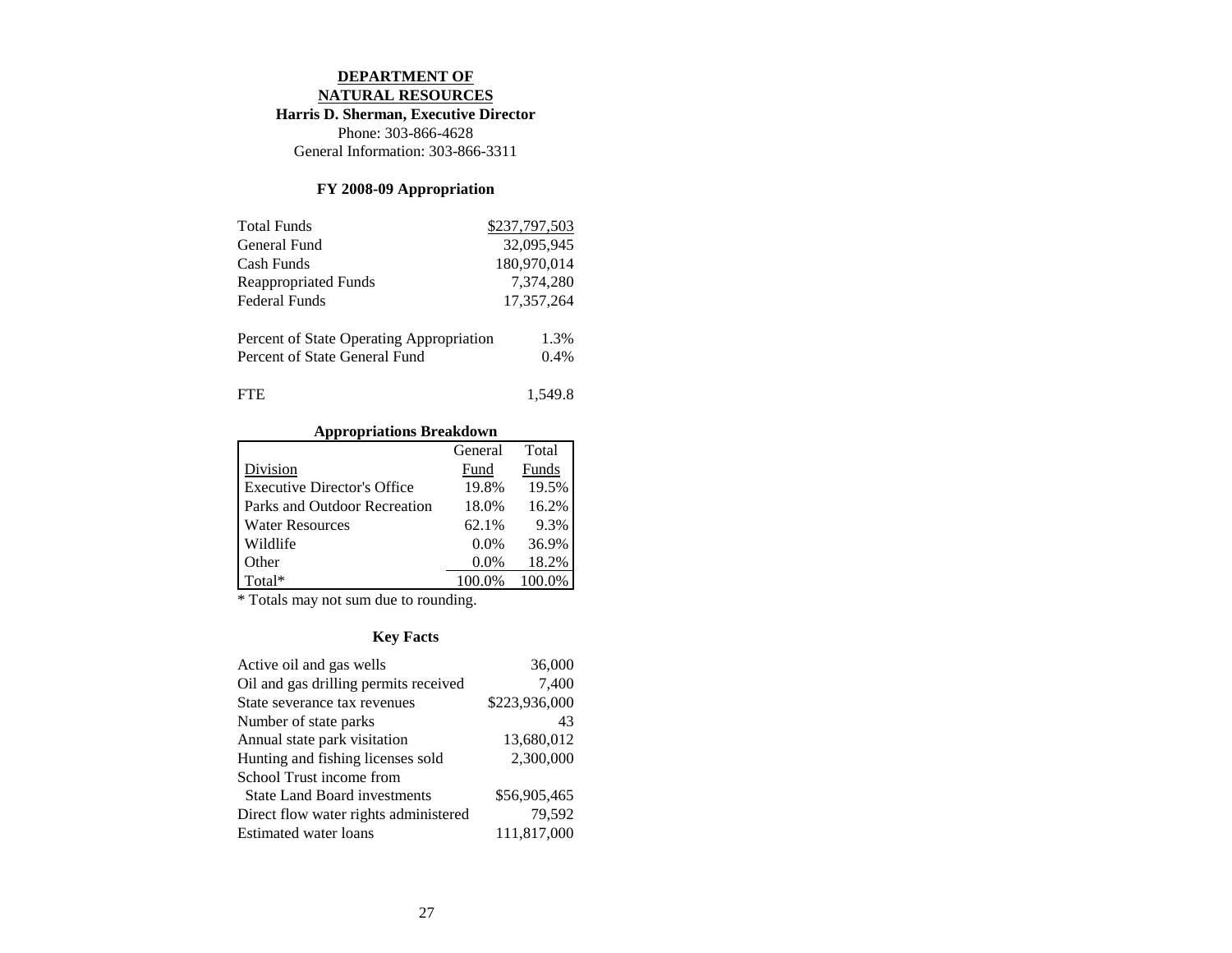#### **DEPARTMENT OF PERSONNEL AND ADMINISTRATION**

# **Rich Gonzales, Executive Director**

Phone: 303-866-3000

## **FY 2008-09 Appropriation**

| <b>Total Funds</b>                       | \$147,082,557 |
|------------------------------------------|---------------|
| General Fund                             | 6.378.983     |
| Cash Funds                               | 6,396,415     |
| <b>Reappropriated Funds</b>              | 134, 307, 159 |
| <b>Federal Funds</b>                     |               |
| Percent of State Operating Appropriation | $0.8\%$       |
| Percent of State General Fund            | 0.1%          |
| FTE                                      | 392.9         |

### **Appropriations Breakdown**

|                                                         | General | Total  |
|---------------------------------------------------------|---------|--------|
| Division/Program                                        | Fund    | Funds  |
| Executive Director's Office                             | 61.3%   | 7.8%   |
| <b>Human Resources</b>                                  | 1.5%    | 42.8%  |
| Personnel Board                                         | $0.0\%$ | 0.3%   |
| <b>Central Services</b>                                 | $0.0\%$ | 41.7%  |
| Finance and Procurement                                 | 28.6%   | 4.6%   |
| Division of Information<br>Technology / Information and |         |        |
| <b>Archival Services</b>                                | 7.2%    | 0.4%   |
| <b>Administrative Courts</b>                            | 1.4%    | 2.4%   |
| Total                                                   | 100.0%  | 100.0% |

## **Key Facts**

| Total number of state employee positions |               |
|------------------------------------------|---------------|
| (FTE) appropriated (excludes Higher      |               |
| Education)                               | 31,137.5      |
| State health insurance enrollees (FTE)   | 20,510        |
| Cost to insure enrolled FTE (medical)    | \$118,053,535 |
| Cost of Achievement Pay                  | \$74,544,001* |
| Total state fleet appropriated vehicles  | 5.525         |

\*Includes salary increases and performance awards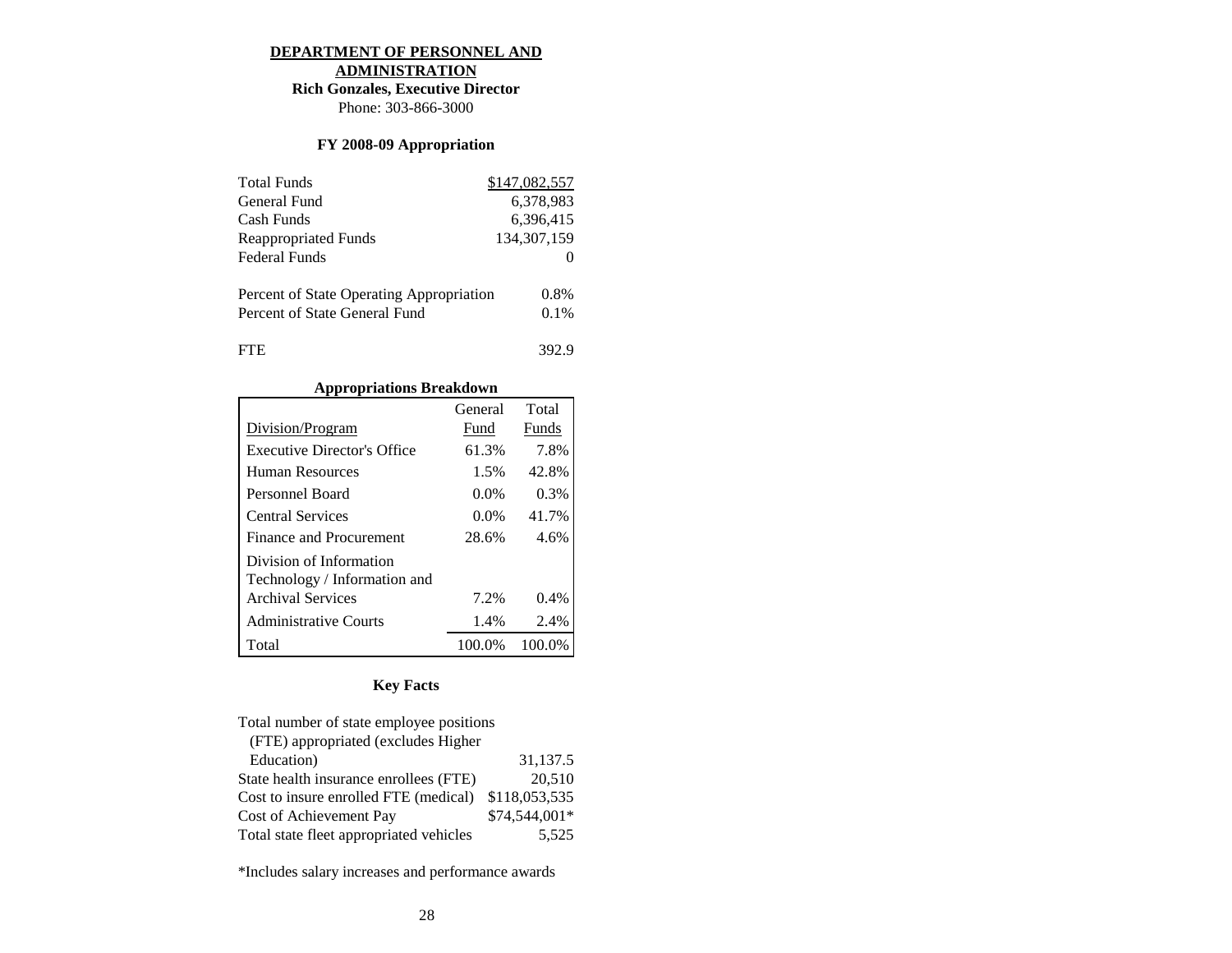#### **DEPARTMENT OF PUBLIC HEALTH**

**AND ENVIRONMENT**

**James Martin, Executive Director**

Main Office: 303-692-2000 or 1-800-886-7689

### **FY 2008-09 Appropriation**

| <b>Total Funds</b>                       | \$467,221,928 |
|------------------------------------------|---------------|
| General Fund                             | 26.833.837    |
| Cash Funds                               | 161,562,745   |
| <b>Reappropriated Funds</b>              | 69,183,635    |
| <b>Federal Funds</b>                     | 209,641,711   |
| Percent of State Operating Appropriation | 2.5%          |
| Percent of State General Fund            | 0.3%          |
| FTE.                                     | 1.225.1       |

### **Appropriations Breakdown**

|                                | General | Total         |
|--------------------------------|---------|---------------|
| Division                       | Fund    | Funds         |
| Administrative Divisions       | 4.4%    | 11.9%         |
| <b>Environmental Divisions</b> | 13.9%   | 11.9%         |
| Health Services Divisions      | 81.7%   | 76.2%         |
| l Total                        |         | 100.0% 100.0% |

| Percent of all births with prenatal care<br>received during the first trimester | 82.0%  |
|---------------------------------------------------------------------------------|--------|
| Nursing home complaints and occurrences                                         | 1,800  |
| Patients served with family planning services                                   | 52,000 |
| Number of environmental permits<br>and applications processed                   | 13,622 |
| Environmental inspections performed                                             | 14,220 |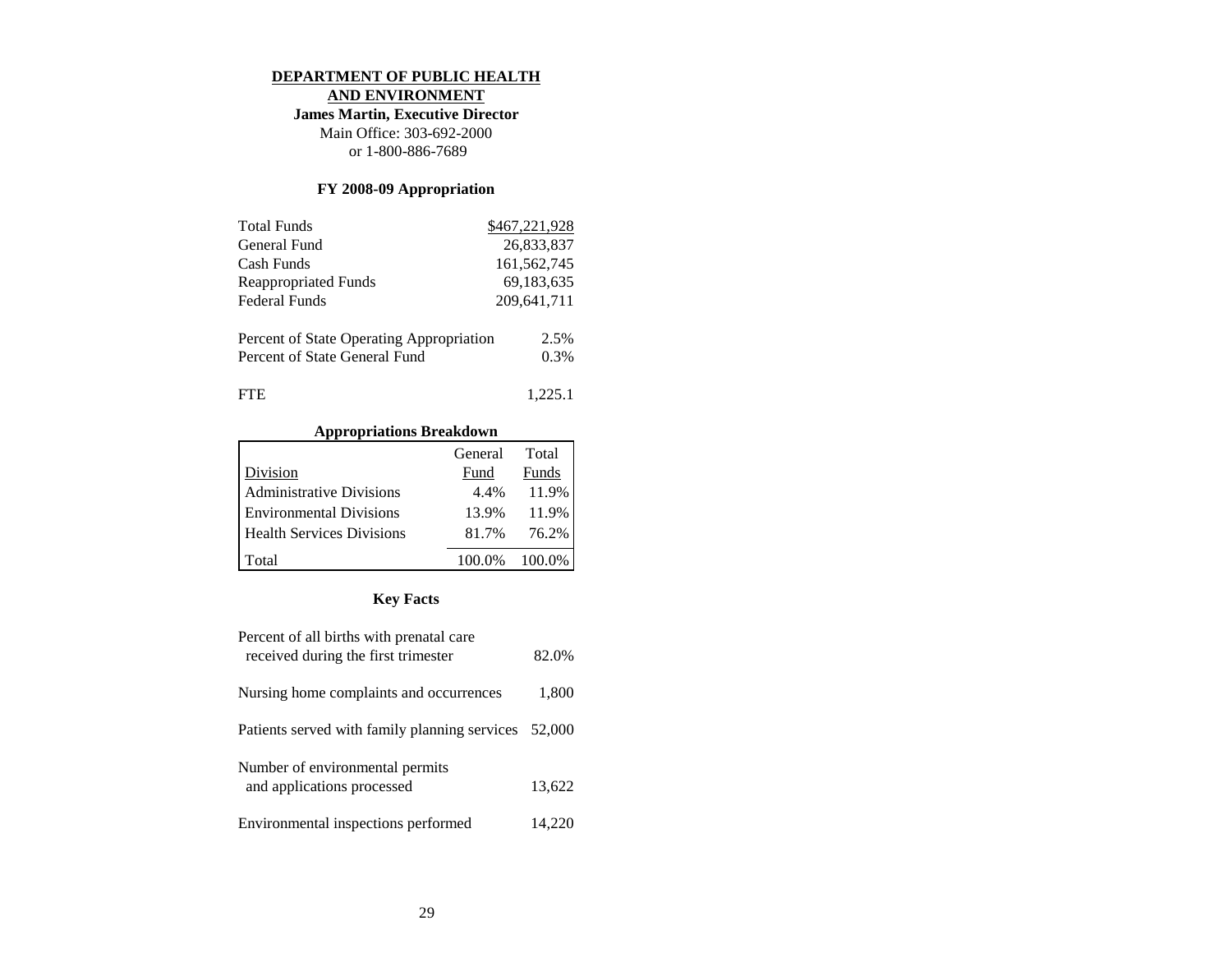#### **DEPARTMENT OF PUBLIC SAFETY**

**Peter Weir, Executive Director** Phone: 303-239-4398

### **FY 2008-09 Appropriation**

| <b>Total Funds</b>                       | \$248,005,939 |
|------------------------------------------|---------------|
| General Fund                             | 82,378,618    |
| Cash Funds                               | 117,502,488   |
| <b>Reappropriated Funds</b>              | 21,637,002    |
| <b>Federal Funds</b>                     | 26,487,831    |
|                                          |               |
| Percent of State Operating Appropriation | 1.3%          |
| Percent of State General Fund            | 1.1%          |
| <b>FTE</b>                               | 1,357.2       |

### **Appropriations Breakdown**

|                                    | General | Total  |
|------------------------------------|---------|--------|
| Division                           | Fund    | Funds  |
| <b>Executive Director's Office</b> | 5.8%    | 11.5%  |
| <b>State Patrol</b>                | 5.6%    | 44.0%  |
| Preparedness, Security, and        |         |        |
| Fire Safety                        | 0.4%    | 0.8%   |
| Division of Criminal Justice       | 68.0%   | 32.5%  |
| Bureau of Investigation            | 20.2%   | 11.2%  |
| Total                              | 100.0%  | 100.0% |

| Change in highway traffic deaths 2006 to 2007 | 3.8%        |  |
|-----------------------------------------------|-------------|--|
| Estimated traffic deaths prevented since 1996 |             |  |
| among Alive-at-25 graduates (est.)            | 60          |  |
| Identification records maintained             |             |  |
| DNA (approx.)                                 | 86,000      |  |
| Fingerprint (approx.)                         | > 2,100,000 |  |
| Firearms background checks 2007               | 160,756     |  |
| Community Corrections Avg. Daily Population   |             |  |
| Residential transition beds funded            | 1,657       |  |
| Residential diversion beds funded             | 1,459       |  |
| Non-residential diversion slots funded        | 1,230       |  |
|                                               |             |  |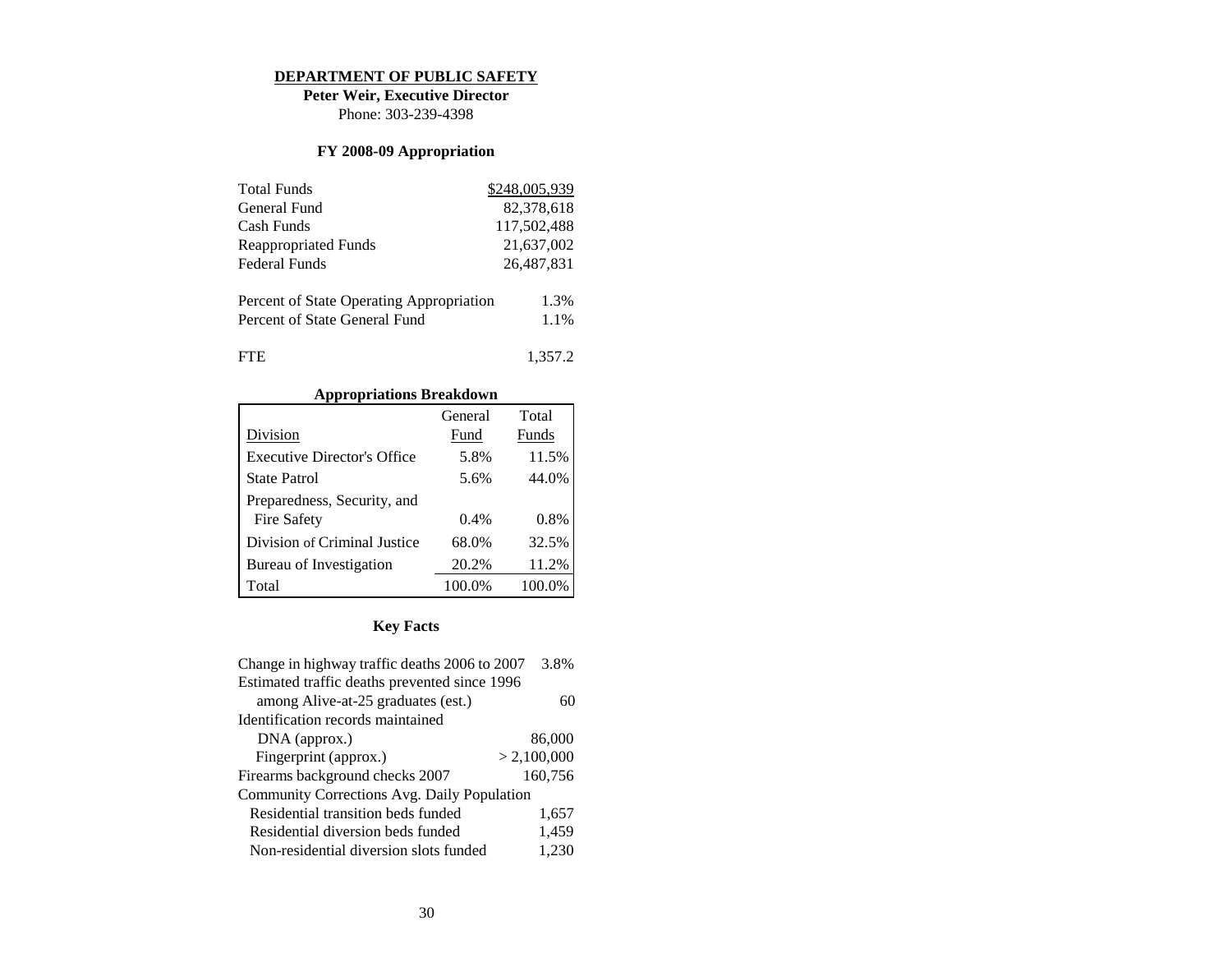### **DEPARTMENT OF**

**REGULATORY AGENCIES**

**Rico Munn, Executive Director**

Citizen Information: 303-894-7855

# **FY 2008-09 Appropriation**

| <b>Total Funds</b>                       | \$78,771,182 |
|------------------------------------------|--------------|
| General Fund                             | 1,578,627    |
| Cash Funds                               | 67,283,577   |
| Cash Funds Exempt                        | 8,590,895    |
| Federal Funds                            | 1,318,083    |
| Percent of State Operating Appropriation | $0.4\%$      |
| Percent of State General Fund            | $< 0.1\%$    |
| <b>FTE</b>                               | 579.6        |

### **Appropriations Breakdown**

|                                    | Cash    | Total  |
|------------------------------------|---------|--------|
| Division                           | Funds   | Funds  |
| <b>Executive Director's Office</b> | 22.7%   | 28.1%  |
| <b>Banking</b>                     | 5.3%    | 4.6%   |
| Civil Rights                       | $0.0\%$ | 2.3%   |
| Office of Consumer Counsel         | 1.4%    | 1.2%   |
| <b>Financial Services</b>          | 1.8%    | 1.5%   |
| Insurance                          | 12.5%   | 11.3%  |
| <b>Public Utilities Commission</b> | 23.4%   | 20.0%  |
| <b>Real Estate</b>                 | 6.5%    | 5.5%   |
| Registrations                      | 22.7%   | 22.3%  |
| Securities                         | 3.7%    | 3.2%   |
| Total                              | 100.0%  | 100.0% |

| Annual increase in the number of               |      |
|------------------------------------------------|------|
| of active licenses                             | 3.2% |
| Annual decrease in the assets regulated        |      |
| by Banking and Financial Services              |      |
| <b>Divisions</b>                               | 3.7% |
| Annual increase in cases investigated, filings |      |
| reviewed, and examinations conducted           | 6 6% |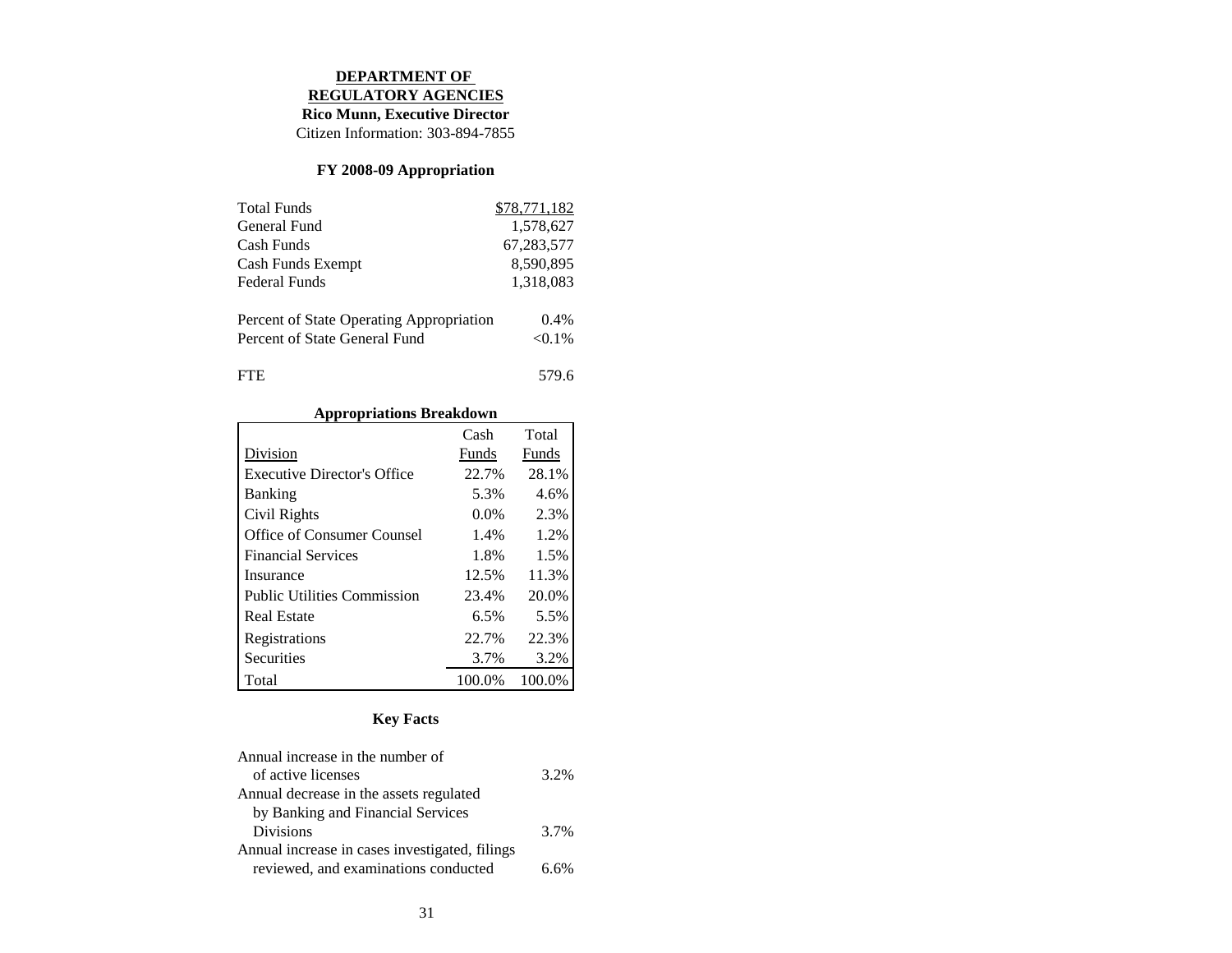#### **DEPARTMENT OF REVENUE**

**Roxy Huber, Executive Director**

Phone: 303-866-5610

## **FY 2008-09 Appropriation**

| <b>Total Funds</b>                       | \$622,103,639 |
|------------------------------------------|---------------|
| General Fund                             | 101,575,192   |
| Cash Funds                               | 517,664,401   |
| <b>Reappropriated Funds</b>              | 1,392,448     |
| Federal Funds                            | 1,471,598     |
|                                          |               |
| Percent of State Operating Appropriation | 3.3%          |
| Percent of State General Fund            | 1.3%          |
|                                          |               |
| FTE.                                     | 1.495.4       |

# **Appropriations Breakdown**

|                                      | General | Total  |
|--------------------------------------|---------|--------|
| Division                             | Fund    | Funds  |
| <b>Executive Director's Office</b>   | 18.4%   | 5.0%   |
| <b>Central Department Operations</b> | 10.5%   | 1.8%   |
| <b>Information Technology</b>        | 5.0%    | 2.1%   |
| <b>Taxation Business Group</b>       | 50.8%   | 8.8%   |
| Division of Motor Vehicles           | 14.4%   | 5.0%   |
| <b>Motor Carrier Services</b>        | 0.7%    | 1.4%   |
| <b>Enforcement Business Group</b>    | $0.2\%$ | 6.8%   |
| <b>State Lottery</b>                 | $0.0\%$ | 69.1%  |
| Total                                | 100.0%  | 100.0% |

# **Key Facts** (FY 2006-07)

| Costs as % of Tax Collections    | 1.0%            |
|----------------------------------|-----------------|
| Net <i>State</i> Tax Collections |                 |
| Individual & Corporate Income    | \$5,274,867,847 |
| Sales, Use, & Excise             | 3,217,289,457   |
| Severance                        | 136,887,598     |
| Estate & Inheritance             | 600.630         |
| Net <i>Local</i> Tax Collections | 1,165,628,145   |
| Lottery Fund Distribution        | 118,900,000     |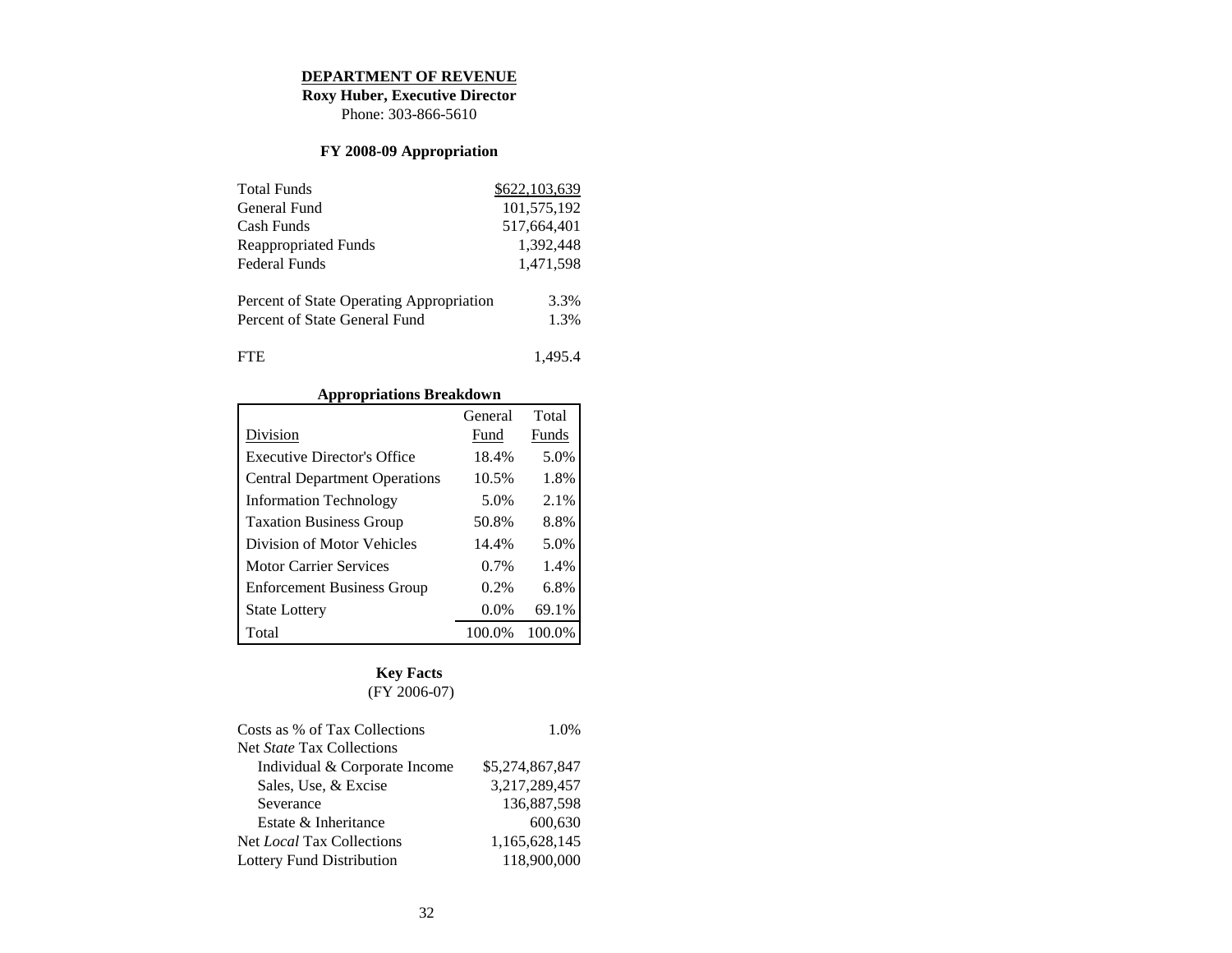#### **DEPARTMENT OF STATE**

**Mike Coffman, Secretary of State** Phone: 303-894-2200

### **FY 2008-09 Appropriation**

| <b>Total Funds</b>                       | \$28,352,933 |
|------------------------------------------|--------------|
| General Fund                             |              |
| Cash Funds                               | 28,352,933   |
| <b>Reappropriated Funds</b>              |              |
| Federal Funds                            |              |
| Percent of State Operating Appropriation | $0.2\%$      |
| Percent of State General Fund            | $0.0\%$      |
| <b>FTE</b>                               | 133.1        |

# **Appropriations Breakdown**

|                                        | Total  |
|----------------------------------------|--------|
| Division                               | Funds  |
| Administration                         | 33.4%  |
| Special Purpose                        | 33.0%  |
| <b>Information Technology Services</b> | 33.6%  |
| Total                                  | 100.0% |

# **Key Facts**

## (FY 2007-08)

# Filings:

| <b>Business Entities</b> | 574,613 |
|--------------------------|---------|
| Online                   | 550,007 |
| Paper                    | 24,606  |
| Uniform Commercial Code  | 100,635 |
| Online                   | 71,365  |
| Paper                    | 29,270  |
| Election and Political   | 40.481  |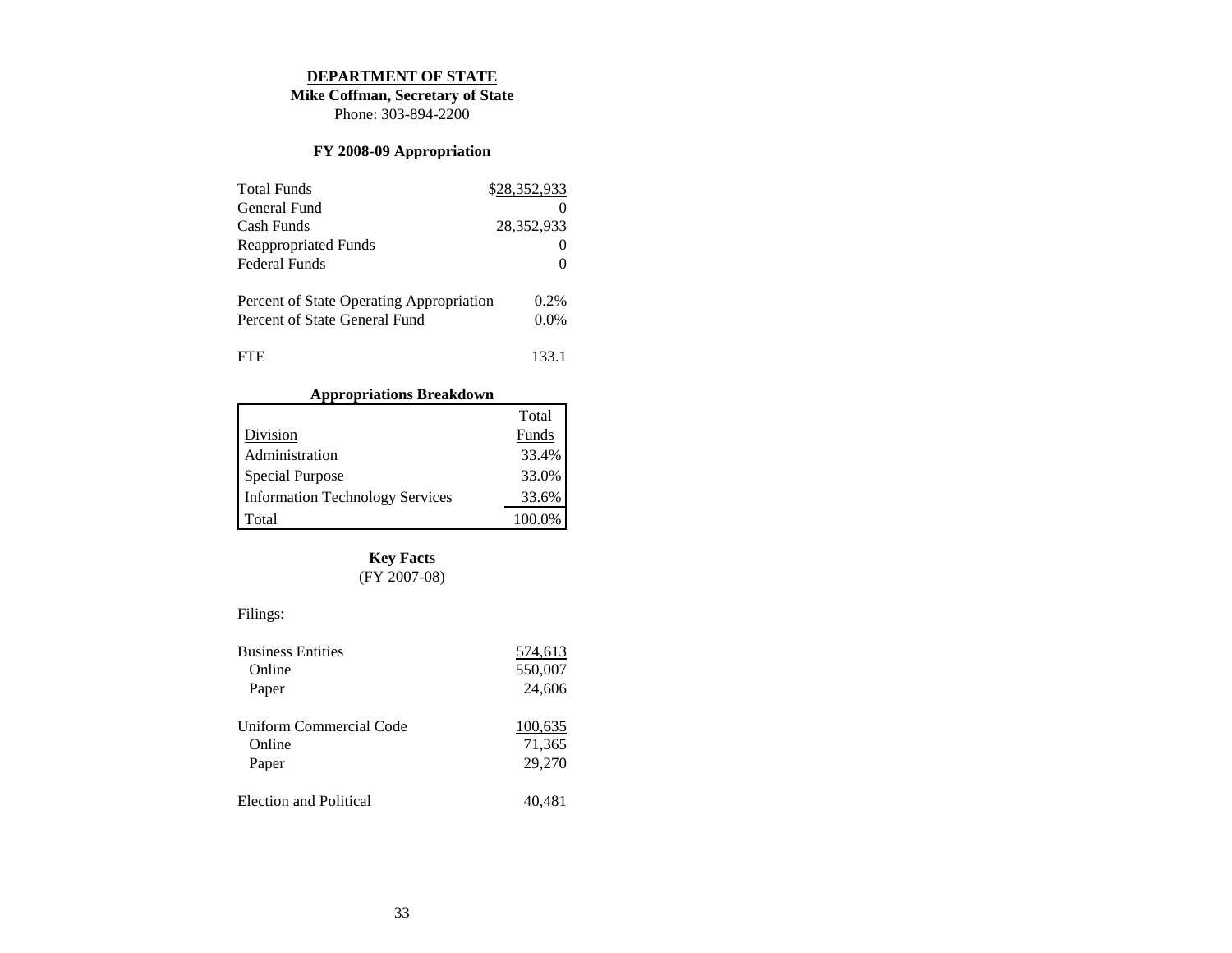#### **DEPARTMENT OF TRANSPORTATION**

**Russell George, Executive Director** Phone: 303-757-9201 Citizen Advocate: 303-757-9485, 800-999-4997

### **FY 2008-09 Appropriation**

| <b>Total Funds</b>                       | \$1,301,794,846 |
|------------------------------------------|-----------------|
| General Fund                             |                 |
| Cash Funds                               | 852, 277, 142   |
| <b>Reappropriated Funds</b>              | 3.984.546       |
| <b>Federal Funds</b>                     | 445,533,158     |
|                                          |                 |
| Percent of State Operating Appropriation | 7.0%            |
| Percent of State General Fund            | $0.0\%$         |
|                                          |                 |
| <b>FTE</b>                               | 3,350.5         |

#### **Appropriations Breakdown**

|                            | Cash   | Total  |
|----------------------------|--------|--------|
| Division                   | Funds  | Funds  |
| Administration             | 3.0%   | 2.1%   |
| Construction, Maintenance, |        |        |
| and Operations             | 95.5%  | 96.9%  |
| Other                      | 1.5%   | 1.0%   |
| Total                      | 100.0% | 100.0% |

## **Key Facts**

| State highways in fair/good condition | 59%             |
|---------------------------------------|-----------------|
| Active construction projects          | 116             |
| Total TRANs bond proceeds             | \$1,487,565,000 |

Typical costs to build/maintain highways (per mile):

| New freeway                  | \$400,000 - \$5.6 million |
|------------------------------|---------------------------|
| New arterial                 | \$300,000 - \$5.6 million |
| Reconstruct freeway          | \$400,000 - \$8 million   |
| Reconstruct arterial         | \$270,000 - \$14 million  |
| Resurface freeway            | $$46,000 - $240,000$      |
| Resurface arterial           | $$30,000 - $300,00$       |
| Interchange freeway/arterial | \$2.5 - \$35.0 million    |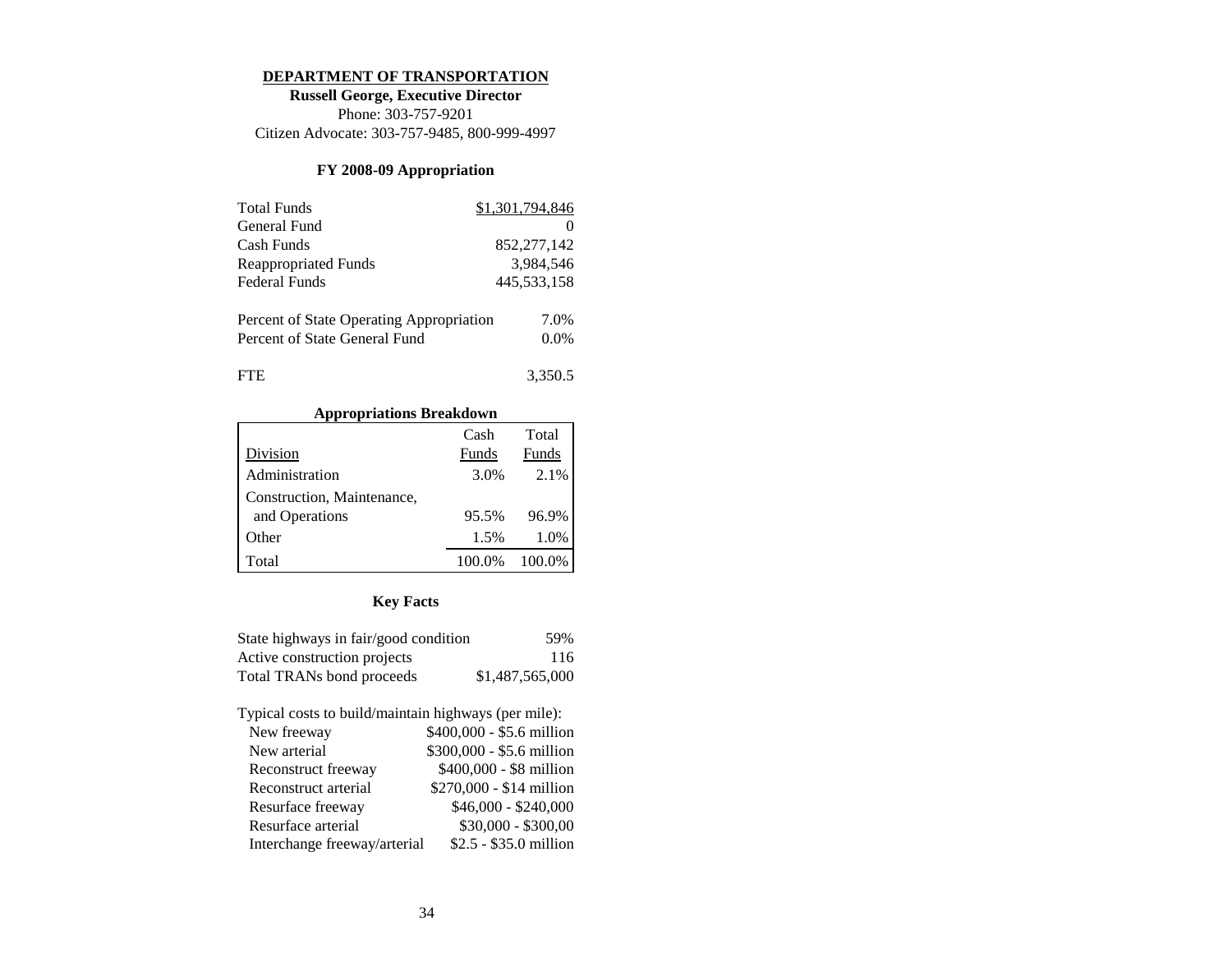#### **DEPARTMENT OF THE TREASURY**

**Cary Kennedy, State Treasurer** Phone: 303-866-2441

# **FY 2008-09 Appropriation**

| <b>Total Funds</b>                       | \$424,262,136 |
|------------------------------------------|---------------|
| General Fund                             | 122,008,844   |
| Cash Funds                               | 302,253,292   |
| Reappropriated Funds                     |               |
| Federal Funds                            |               |
| Percent of State Operating Appropriation | 2.3%          |
| Percent of State General Fund            | 1.6%          |
| <b>FTE</b>                               | 29.5          |

# **Appropriations Breakdown**

|                                   | General | Total  |
|-----------------------------------|---------|--------|
| Division                          | Fund    | Funds  |
| Administration                    | 0.8%    | 0.5%   |
| <b>Unclaimed Property Program</b> | $0.0\%$ | 0.4%   |
| Special Purpose                   | 99.2%   | 99.1%  |
| Total                             | 100.0%  | 100.0% |

# **Key Facts**

# (FY 2007-08)

| Estimated interest earned on General         |               |
|----------------------------------------------|---------------|
| Fund and cash fund balances                  | \$227 million |
| Unclaimed Property Program:                  |               |
| Estimated number of claims paid              | 11,000        |
| Estimated value of claims paid               | \$22 million  |
| Senior citizen/disabled veteran property tax |               |
| exemption:                                   |               |
| Number of exemptions granted                 | 157,099       |
| Reimbursements to counties                   | \$79,828,168  |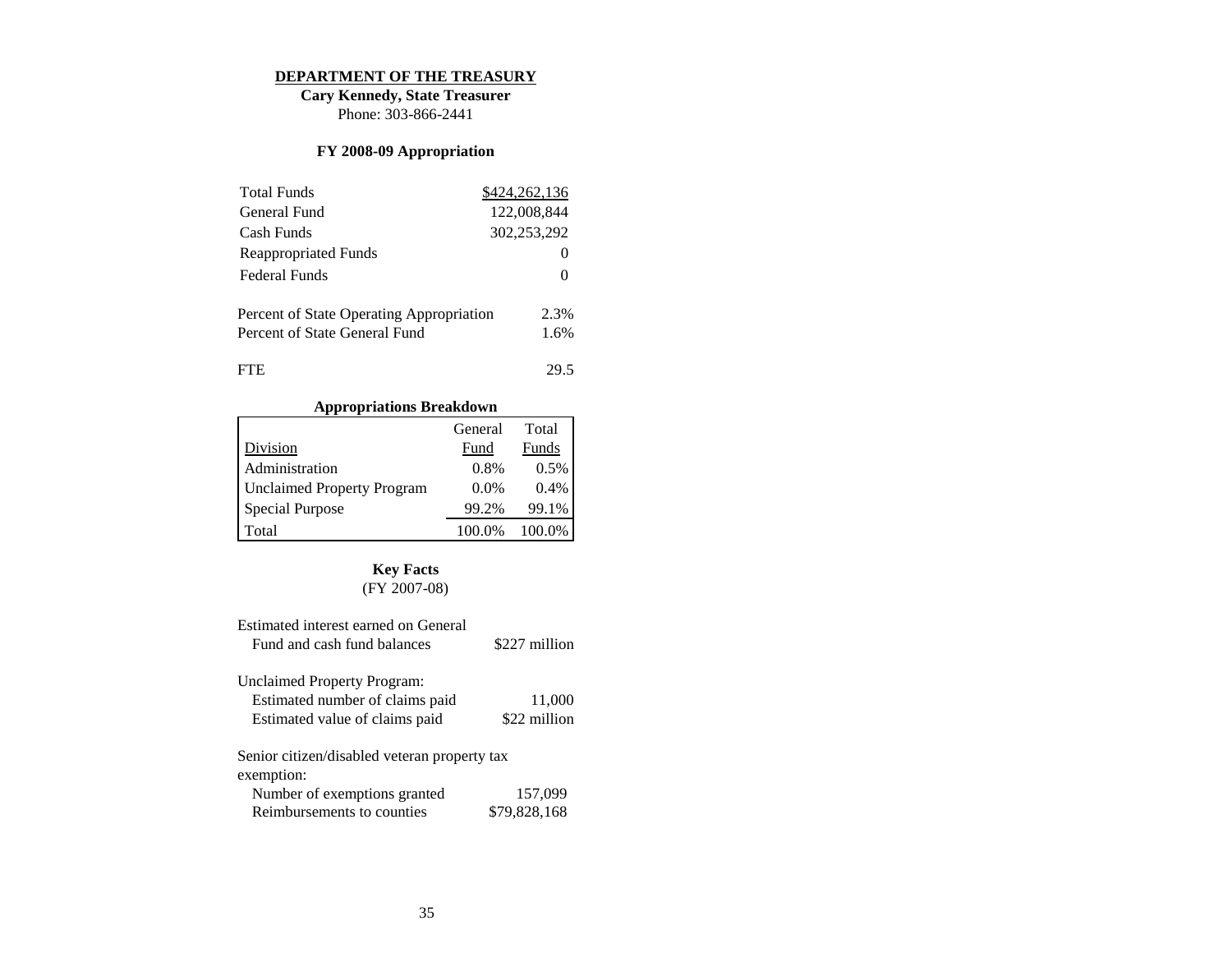#### **CAPITAL CONSTRUCTION**

# **FY 2008-09 Appropriation**\*

| <b>Total Funds</b>               | \$935,413,333 |
|----------------------------------|---------------|
| <b>Capital Construction Fund</b> | 186,438,360   |
| Cash Funds                       | 700.244,606   |
| Reappropriated Funds             |               |
| <b>Federal Funds</b>             | 48,730,367    |

\* Does not include appropriations and transfers to the Capital Construction Fund.

|                          | Capital      |        |
|--------------------------|--------------|--------|
|                          | Construction | Total  |
| Department               | Fund         | Funds  |
| Corrections/             |              |        |
| Corrections Expansion    |              |        |
| Reserve Fund             | 10.5%        | 2.5%   |
| <b>Higher Education</b>  | 63.6%        | 84.9%  |
| <b>Human Services</b>    | 5.7%         | 1.2%   |
| Military and Veterans    |              |        |
| Affairs                  | 2.8%         | 2.1%   |
| <b>Natural Resources</b> | $0.0\%$      | 4.3%   |
| Personnel and            |              |        |
| Administration           | 6.5%         | 1.3%   |
| Revenue                  | 4.2%         | 0.9%   |
| Transportation           | 4.8%         | 1.0%   |
| Treasury                 | $0.0\%$      | 1.1%   |
| Other                    | 1.8%         | 0.7%   |
| Total                    | 100.0%       | 100.0% |

### **Appropriations Breakdown**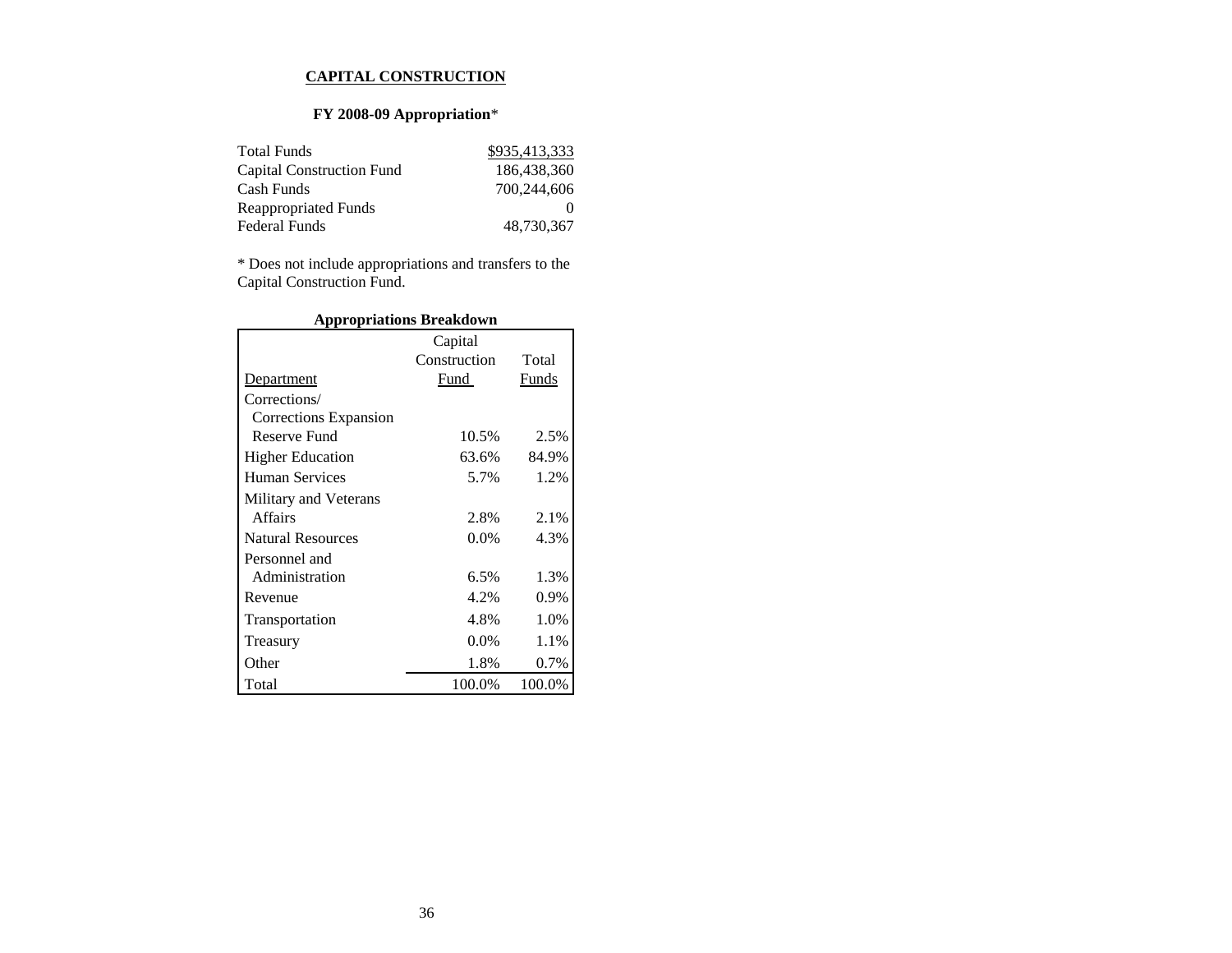| One-third transfer used to support<br>capital projects in FY 2008-09                                                                      | \$83.1 million |
|-------------------------------------------------------------------------------------------------------------------------------------------|----------------|
| Additional transfers passed in the<br>2008 session (some of these took<br>effect in FY 2007-08, but were<br>used for FY 2008-09 projects) | \$77.0 million |
| General Fund Exempt transferred<br>for transportation projects                                                                            | \$9.0 million  |